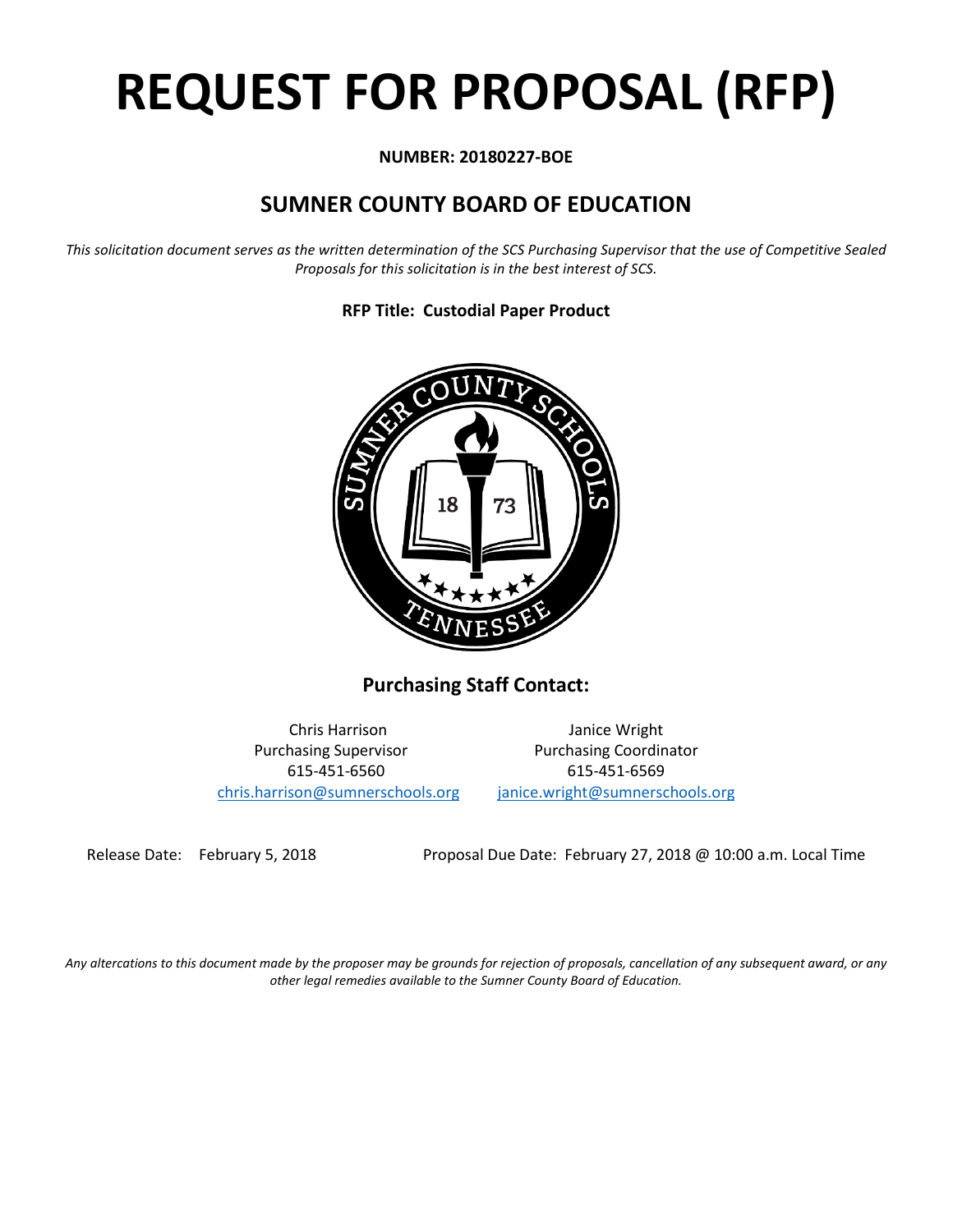# **NOTICE TO PROPOSERS**

There may be one or more amendments to this RFP. In order to receive communication for any such amendments issued specifically to this RFP, the proposer must provide a Notice of Intent to Propose to the Sumner County Board of Education (SCS) Purchasing Department. The proposer must utilize this form when submitting notice. The notice may be sent by email to: Purchasing Office, purchasing@sumnerschools.org. SCS will send amendments only to those proposers which complete and return this information by the deadline list in the RFP Schedule of Events (Section 4).

| <b>RFP Number:</b>          | 20180227-BOE Custodial Paper Products                                                                                |  |  |
|-----------------------------|----------------------------------------------------------------------------------------------------------------------|--|--|
| Company Name:               |                                                                                                                      |  |  |
| <b>Mailing Address:</b>     |                                                                                                                      |  |  |
|                             |                                                                                                                      |  |  |
|                             |                                                                                                                      |  |  |
| <b>Phone Number:</b>        |                                                                                                                      |  |  |
| <b>Contact Person:</b>      |                                                                                                                      |  |  |
| <b>Email Address:</b>       |                                                                                                                      |  |  |
|                             |                                                                                                                      |  |  |
| <b>Authorized Signature</b> |                                                                                                                      |  |  |
| <b>Printed Name</b>         | <u> 1989 - Johann John Stone, markin film yn y brenin y brenin y brenin y brenin y brenin y brenin y brenin y br</u> |  |  |
| Date                        |                                                                                                                      |  |  |

Emailed amendments will be sent in a Microsoft Word (Office for Windows) or Portable Document Format (pdf) format. Any alterations to the document made by the proposer may be grounds for rejection of proposal, cancellation of any subsequent award or any other legal remedies available to the Sumner County Board of Education.

Amendments will also be posted on the SCS website **https://sumnerschools.org/index.php/current-bids-and-rfps** and attached to the solicitation listing as a PDF or WORD file. Check the particular solicitation on the Current Bids and RFPs webpage for any posted amendments.

By completing and returning this form, the Proposer has expressed its intent to provide a proposal for **20180227-BOE Custodial Paper Products.**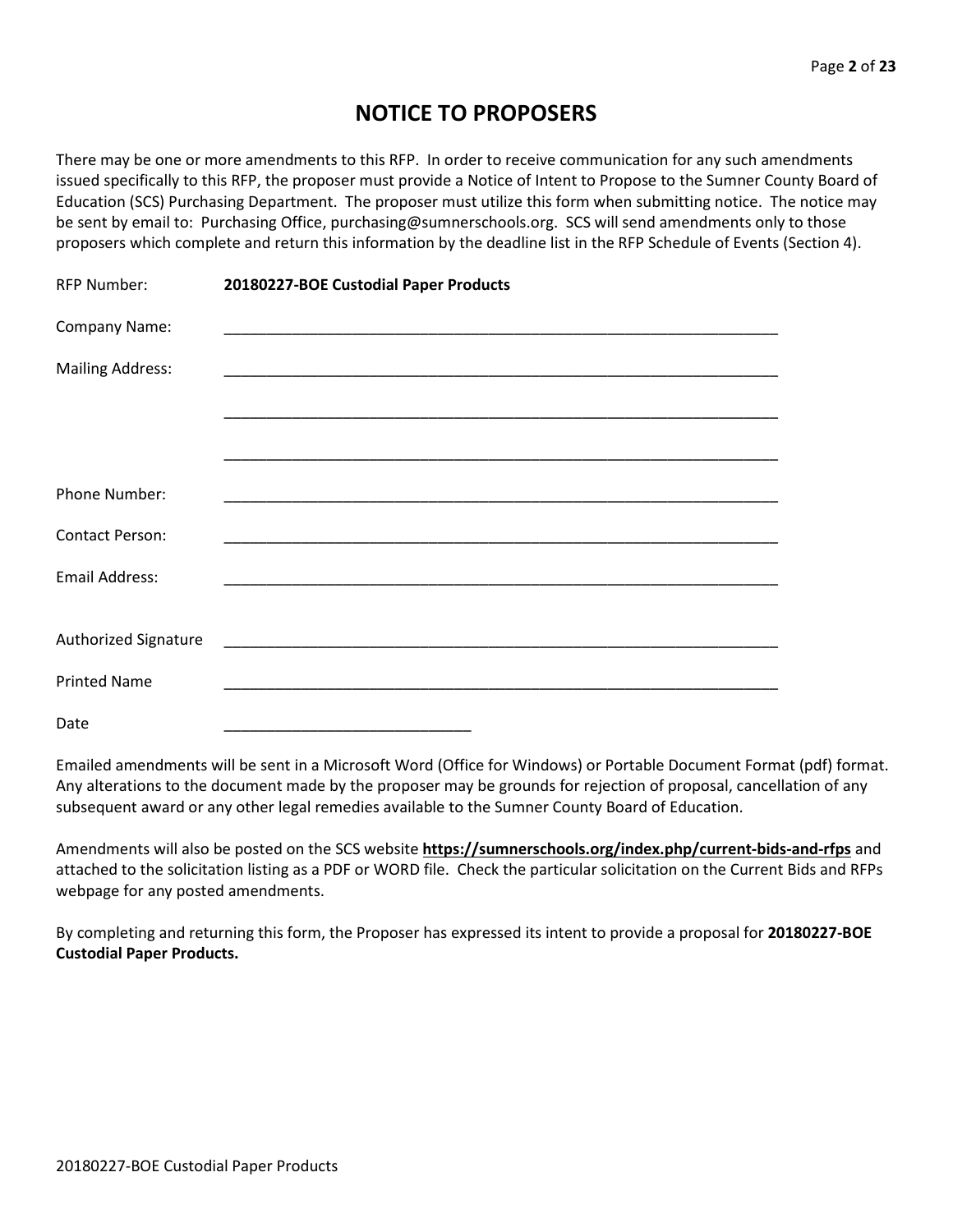# **TABLE OF CONTENTS**

- 1. Introduction/Overview
	- 1.1. Purpose
	- 1.2. Contact Information

# 2. Requirements

- 2.1. Contract Term
- 2.2. Scope of Work/Specifications
- 3. Source Selection and Contract Award
- 4. Schedule of Events
- 5. Instructions for Proposal
	- 5.1. Required Forms
	- 5.2. New Vendors
	- 5.3. Acknowledgement of Insurance Requirements
	- 5.4. Clarification and Interpretation of RFP
	- 5.5. Proposal Package
	- 5.6. Delivery of Proposals
	- 5.7. Evaluation of Proposals
	- 5.8. Request for Clarification of Proposals
	- 5.9. Protests
- 6. Attachments
	- 6.1. Contact Information
	- 6.2. Bid Form/Certification
	- 6.3. References
	- 6.4. Certification Regarding Debarment or Suspension
	- 6.5. Condition of Submitting Proposal
	- 6.6. Statement of Non-Collusion
	- 6.7. Attestation Re Personnel
	- 6.8. Drug Free Workplace Affidavit
	- 6.9. IRS Form W-9
		- \**An online, fillable version can be found at https://www.irs.gov/pub/irs-pdf/fw9.pdf*
	- 6.10. Standard Terms & Conditions
	- 6.11. Vendor Checklist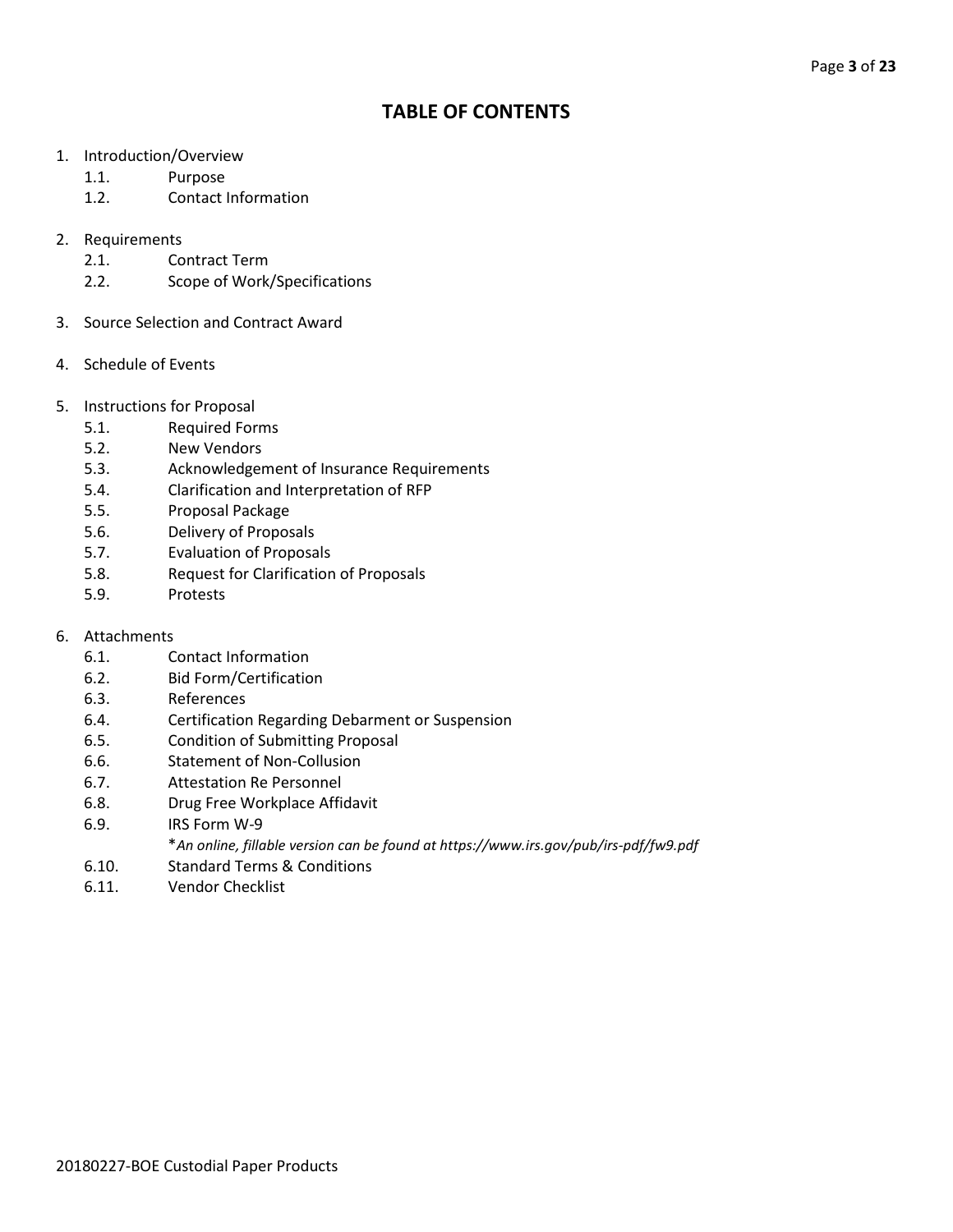#### 1. Introduction/Overview

# 1.1. Purpose

The Sumner County Board of Education (SCS) is requesting sealed proposals for selection of a vendor to provide custodial paper products and dispensers.

1.2. Contact Information

Unauthorized contact regarding this RFP with employees or officials of SCS other than the individuals named below may result in disqualification from this procurement process.

Interested parties must direct all communication regarding this RFP to the contacts listed below who are the only official points of contact for this RFP.

RFP Procedures: Specifications

Chris Harrison Jaime York Purchasing Supervisor **Property & Records Supervisor** Property & Records Supervisor 1500 Airport Road 1500 Airport Road Gallatin, TN 37066 Gallatin, TN 37066 (615) 451-6560 (615) 451-6503 [chris.harrison@sumnerschools.org](mailto:chris.harrison@sumnerschools.org) [jaime.york@sumnerschools.org](mailto:jaime.york@sumnerschools.org)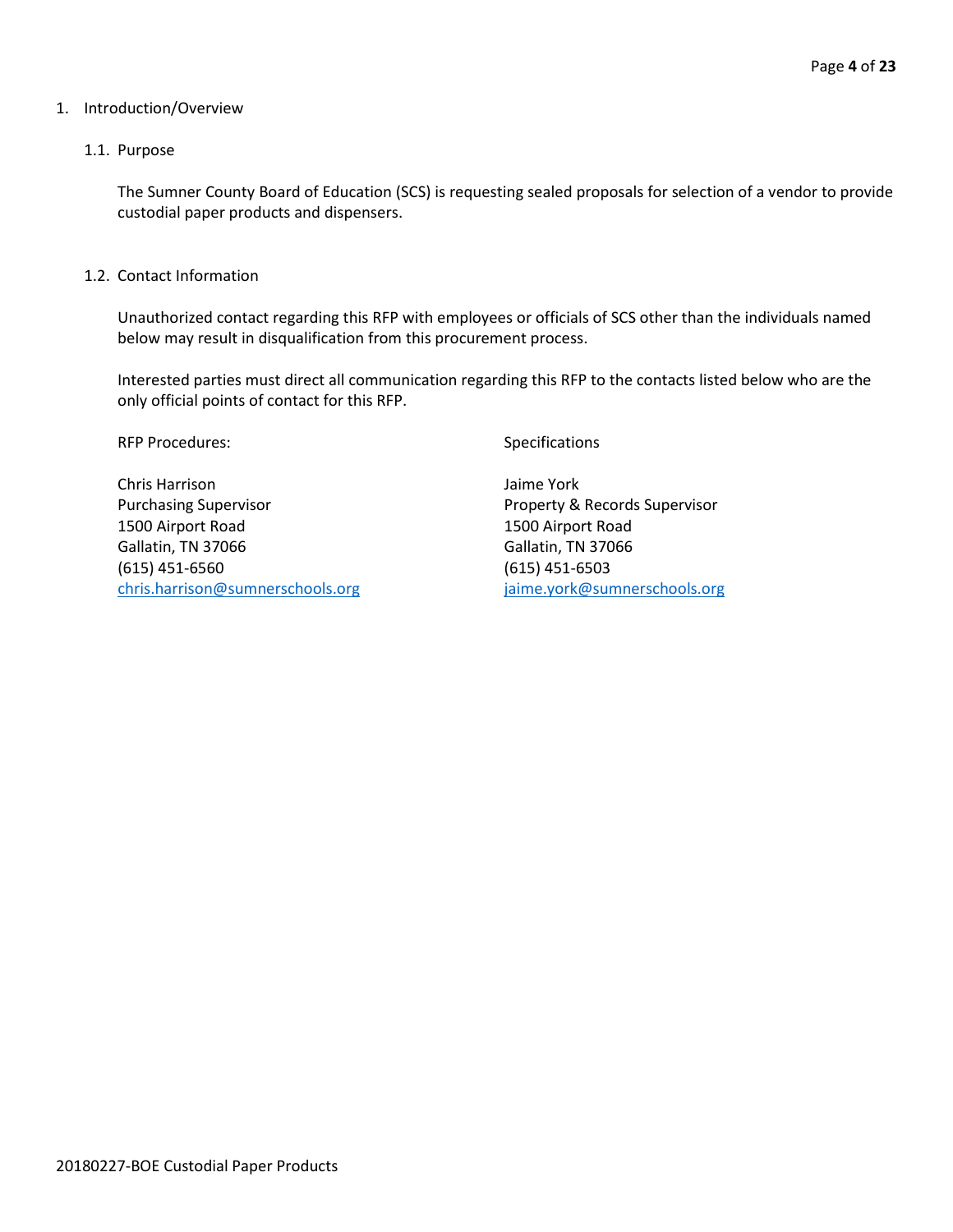# 2. Requirements

# 2.1. Contract Term

2.1.1.1. It is the intention of SCS to award a contract for a three-year term with the option to renew for an additional two, one-year terms.

# 2.2. Scope of Work / Specifications

**The Sumner County Board of Education, SCS, is soliciting bids for the purchase of Custodial Paper Products. Failure to meet any of the outlined specifications or requirements at any time will result in default of said bid/award, cause for termination of contract and return of unused product. Vendor will be responsible for freight plus any fees incurred by SCS in sourcing another supplier.**

- 1. Vendor shall assure sufficient stock of product as to provide "on time delivery" within one week of order time during the school year period. Vendor shall state minimum order quantity for delivery on NOTES section. Cost submitted shall be total cost: product INCLUDING freight charges (landed cost).
- 2. Items listed are desired items/sizes; equal alternatives may be submitted. Vendors shall submit, with bid, a description of paper dispensers to be used in this contract. SCS reserves the right to request vendor presentations and further clarification of dispensers and paper products.
- 3. The bid is required to include delivery to the SCS Material Center Warehouse (1500 Airport Road, Gallatin, TN 37066). All items must be palletized, wrapped and tailgated - there is no loading dock at warehouse.
- 4. Vendor must provide the products quoted for the duration of the contract. Substitutions for the convenience of the Vendor will not be accepted and will be cause for termination of the contract.
- 5. Products discontinued by the manufacturer, supplanted by improved formulations, or in tight supply due to market conditions will not apply but will only be accepted upon notification and acceptance by SCS. The successful vendor shall not assign or delegate any obligation to another Vendor without written consent of SCS.
- 6. The contract with SCS will be for a three (3) year period. SCS shall have the option to extend the contract for up to two (2) one-year extension periods provided it give notice to the contractor sixty (60) days prior to the expiration of the contract or extension thereof. The contract will begin on July 1, 2018 and end on June 30, 2021.

Effective July 1, 2019 and July 1<sup>st</sup> of each contract year, the cost of service may be adjusted to reflect any changes which may have occurred in the Consumer Price Index published in the month immediately prior to any renewal by the U.S. Department of Labor ("CPI") for each year of the contract, but not to exceed 5% each year.

- 7. Dispensers shall be supplied and installed by Vendor for dispensing products ordered; there shall be no cost to SCS for dispensers or installation of dispensers. Dispensers will continue to be at no cost to SCS for the duration of the contract.
- 8. One awarded, walk-through visits for the purpose of estimating the number of dispensers, their installation, or delivery to schools must be completed by the Vendor.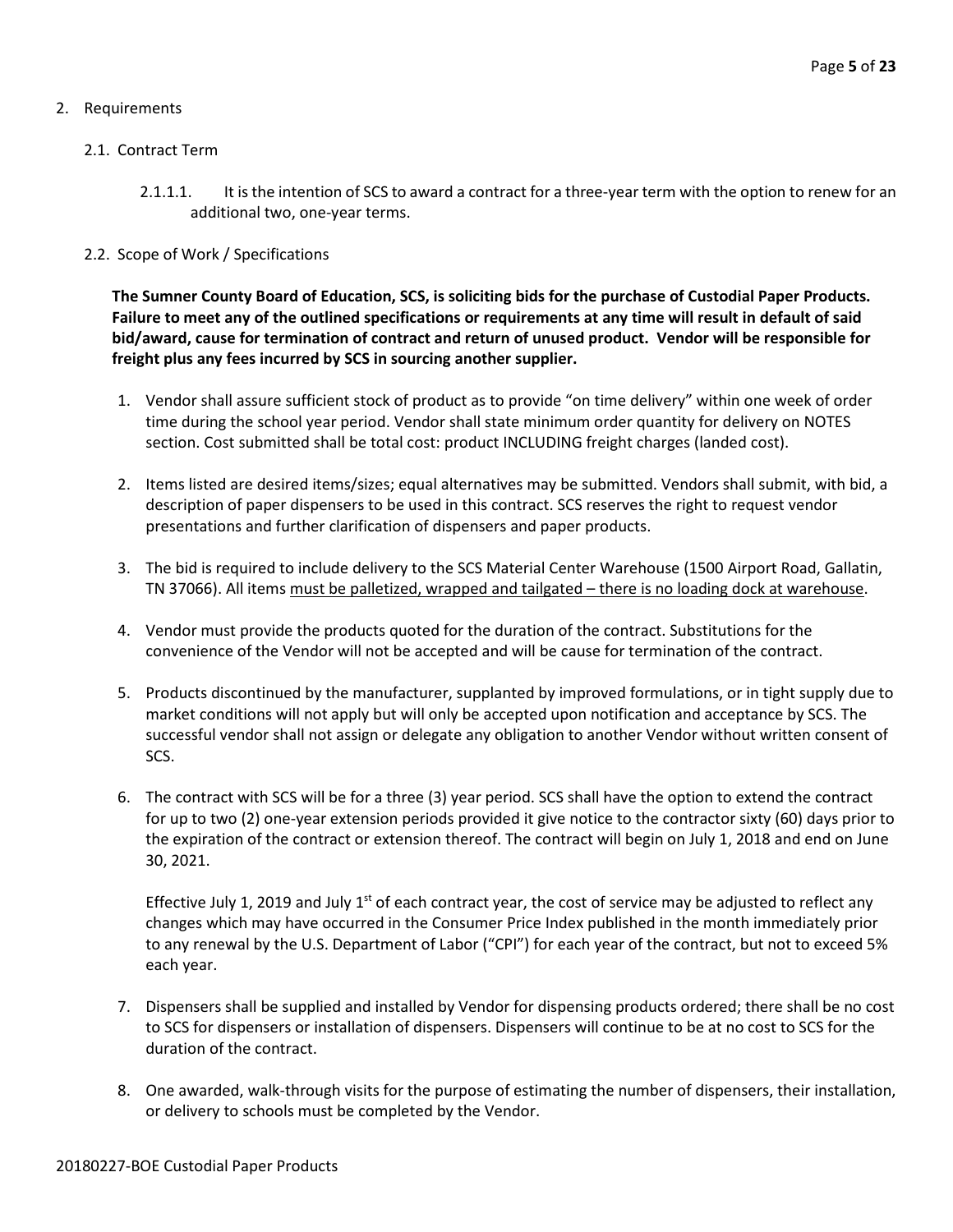9. SCS may wish to phase out existing inventory and new dispensers may need to be installed with supply of initial product. Vendor shall demonstrate ability and willingness to provide transition without impacting SCS operations.

Please note the specifications below:

# Toilet Tissue

- 2-ply; standard roll
- White in color
- Quality will be considered in determining acceptability
- Drop shipment is accepted
- Sample roll in manufacturer's packaging is required at the bid opening
- Dispenser Specifications:
	- o High quality impact resistant plastic
	- o 3-4 roll carousel enclosed dispenser
	- o Must be designed to prevent access to spare rolls until the first roll is empty
	- o Locking cover to prevent product pilferage
	- o Estimated quantity for initial installation. Actual quantity to be determined by the vendor awarded the contract during site visits.
		- $\blacksquare$  Toilet Paper 2,700 dispensers
- Alternates not meeting toilet paper and dispenser specifications must be accompanied with full specifications of toilet paper, dispenser, and a cost per roll comparison to standard rolls, if applicable, in order to be considered.

# Roll Towels

- Quality must be equal to or better than Tork Premium Hand Towel 7170620
	- o Color White
	- o Exceptional brightness with cloth-like feel
	- o Highly absorbent
- Quality will be considered in determining acceptability
- Drop shipment is accepted
- Sample roll in manufacturer's packaging is required
- Size to be determined by dispenser type
- Dispenser Specifications:
	- o High quality impact resistant plastic
	- o Locking cover to prevent product pilferage
	- o Hands free, mechanical pull down (NO BATTERY OPERATION)
	- o 2 sizes of dispenser
		- Small  $(10'' 12'')$  height max) dispenser to fit under cabinet and in tight spaces
		- **Large dispenser**
	- o Estimated quantity for initial installation. Actual quantity to be determined by the vendor awarded the contract during site visits
		- Small 1,000 dispensers
		- $\blacksquare$  Large 1,500 dispensers
- Alternates not meeting paper and dispenser specifications must be accompanied with full specifications of paper, dispenser, and a cost comparison to specified rolls, if applicable, in order to be considered.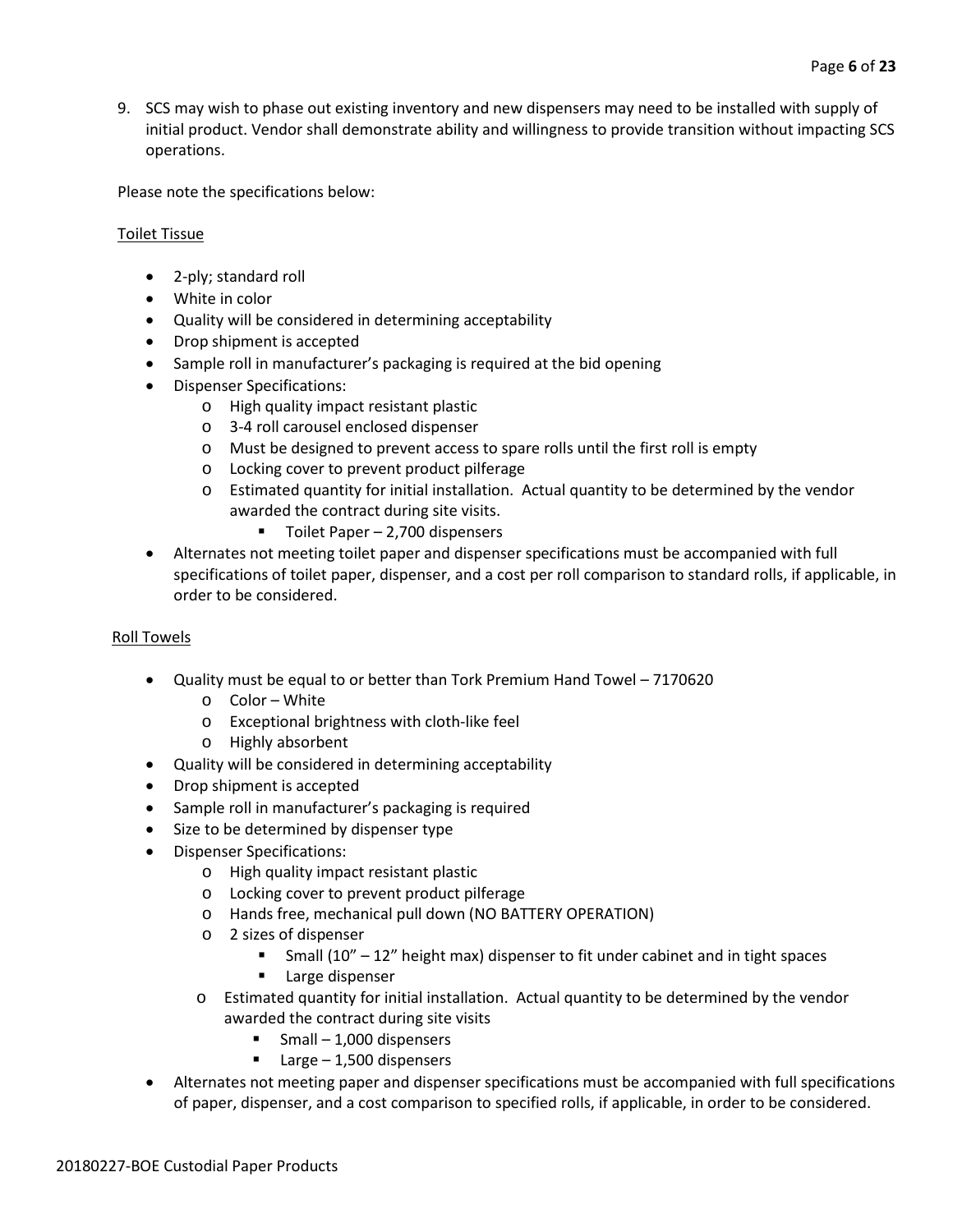- 3. Source Selection and Contract Award
	- Award(s), if made, will be made to the Responsive and Responsible proposer(s) whose proposal is most advantageous to SCS, taking into consideration price and the other evaluation criteria set forth in the RFP.
		- o General Criteria to be determined "Responsive"
			- Does the proposal include all required information, included completed attachment forms and affidavits?
			- Was the proposal delivered on or before the stated deadline? Did it include the required number of copies (hard & electronic)?
		- o General Criteria to be determined "Responsible"
			- Does the Proposer possess the ability, capacity, skill and financial resources to provide the service?
			- **EXEC** Can the Proposer take upon itself the responsibilities set forth in the RFP and produce the required outcomes in a timely fashion?
	- SCS reserves the right to enter into discussions with Proposers which have submitted proposals determined to be reasonably like of being considered for selection to assure a full understanding of and responsiveness to the RFP requirements. Every effort shall be afforded to assure fair and equal treatment with respect to the opportunity for discussion and/or revision of their respective proposals. Revisions may be permitted after the submission and prior to the award for the purpose of obtaining the best offers.
	- SCS reserves the right to negotiate price and contract terms and conditions with the most qualified proposer(s) to provide the requested service. If a mutually beneficial agreement with the highest ranked firm is not reached, SCS reserves the right to enter into contract negotiations with the next highest ranked proposer and continue this process until an agreement is reached.
	- Upon mutual agreement by both parties, SCS shall grant the right to extend the terms, conditions and prices of contract(s) awarded from this RFP to other Institutions (such as State, Local and/or Public Agencies) who express an interest in participating in any contract that results from this RFP. Each of the "piggyback" Institutions will issue their own purchasing documents for purchase of the goods/services. Proposer agrees that SCS shall bear no responsibility or liability for any agreements between Proposer and the other Institution(s) who desire to exercise this option.

# 4. Schedule of Events

| RFP Issued                     | February 5, 2018                          |
|--------------------------------|-------------------------------------------|
| Questions DEADLINE             | February 16, 2018                         |
| <b>RFP Submission DEADLINE</b> | February 27, 2018 @ 10:00 a.m. Local Time |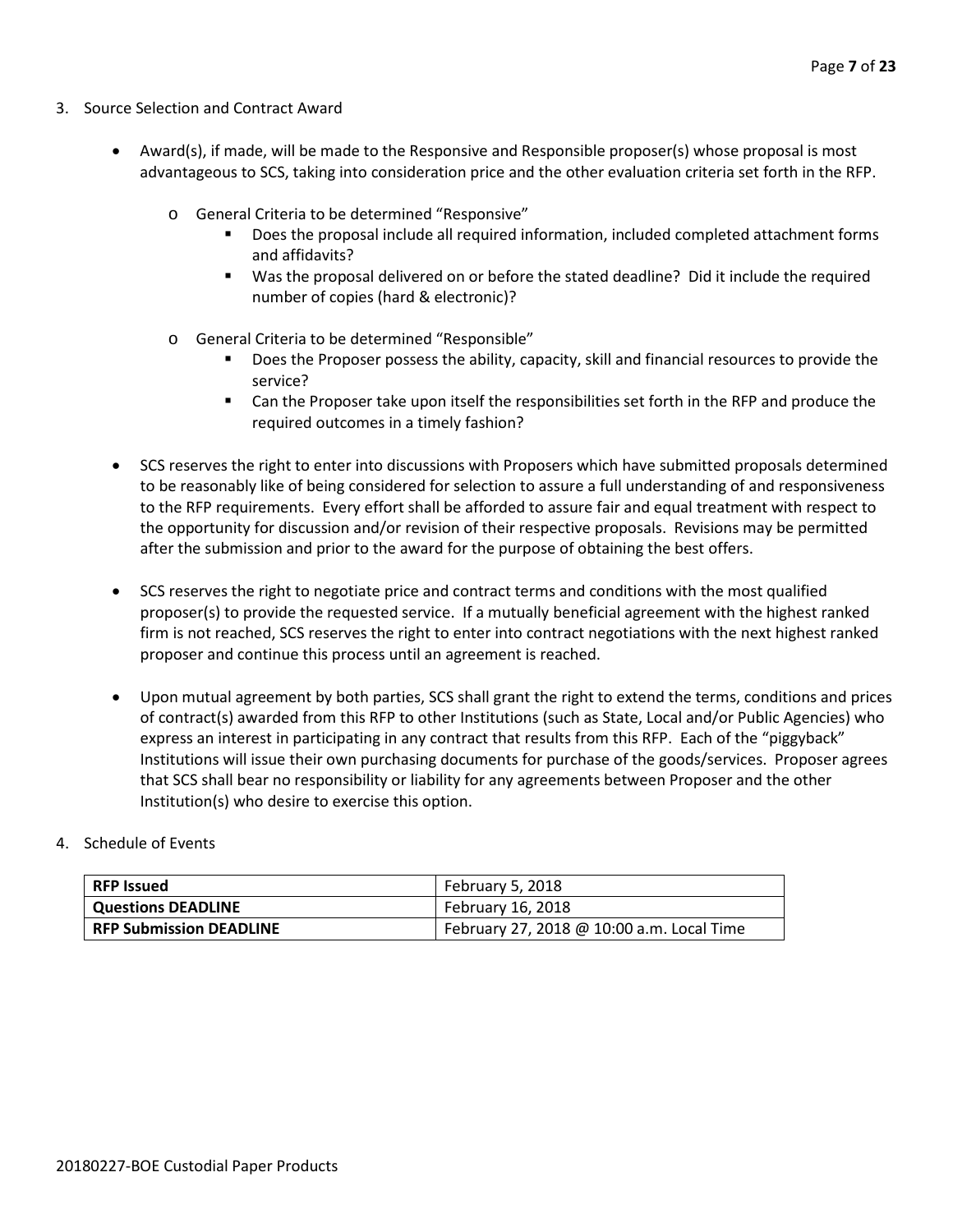# 5. Instructions for Proposal

# 5.1. Required Forms

- Proposer must complete and submit the Attachments in Section 6. Attachments may be omitted depending on the RFP requirements. Refer to the Table of Contents for omitted Attachments.
- Evidence of a valid State of Tennessee Business License and/or Sumner County Business License. For all vendors with annual purchases in excess of \$50,000; a business license must be on file with the SCS Finance Department.
- Copy of Commercial General Liability Insurance Certificate.
- If applicable, the Proposer must include a copy of the contract(s) the Proposer will submit to be signed.

# 5.2. New Vendors

- To comply with Internal Revenue Service requirements, all vendors who perform any type of service are required to have a current IRS Form W-9 on file with the SCS Finance Department. It is a mandatory requirement to complete the IRS Form W-9 (Attachment 6.9) included in this RFP.
- To comply with the Tennessee Lawful Employment Act (50-1-702 and 50-1-703), non-employees (individuals paid directly by the employer in exchange for the individual's labor or services) must have on file one (1) of the following documents:
	- o A valid Tennessee driver's license or photo identification;
	- o A valid driver's license or photo identification from another state where the license requirements are at least as strict as those in Tennessee;
	- o A birth certificate issued by a U.S. state, jurisdiction or territory;
	- o A U.S. government issued certified birth certificate;
	- o A valid, unexpired U.S. passport;
	- o A U.S. certificate of birth abroad (DS-1350 or FS-545)
	- o A report of birth abroad of a U.S. citizen (FS-240);
	- o A certificate of citizenship (N560 or N561);
	- o A certificate of naturalization (N550, N570 or N578);
	- o A U.S citizen identification card (I-197 or I-179); or
	- o Valid alien registration documentation or other proof of current immigration registration recognized by the United States Department of Homeland Security that contains the individual's complete legal name and current alien admission number or alien file number (or numbers if the individual has more than one number).

# 5.3. Acknowledgement of Insurance Requirements

By submitting a proposal, Proposer acknowledges that it has read and understands the insurance requirements for the proposal. The Proposer who may have employees, contractors or agents working on SCS properties shall carry current certificates for general and professional liability insurance and for workers' compensation of a minimum of \$250,000. The owner or Principal of each Proposer must also be insured by workers' compensation if they perform any of the services on SCS properties. There will be no exceptions to the insurance requirement. Proposer also understands that the evidence of required insurance must be submitted within fifteen (15) working days following notification of its offer being accepted; otherwise, SCS may rescind its acceptance of the Proposers proposal.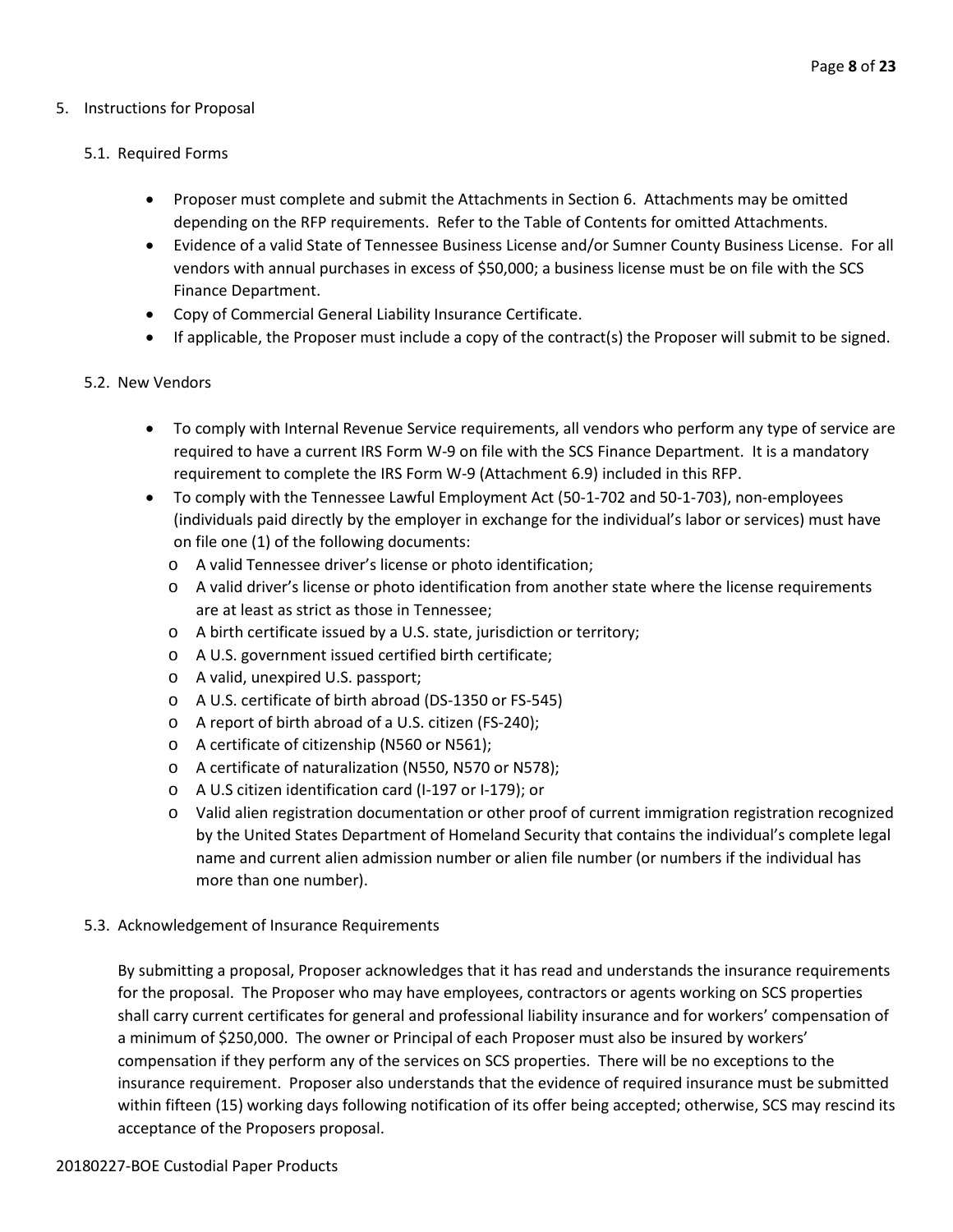5.4. Clarification and Interpretation of RFP

The words "must" and "shall" in the RFP indicate mandatory requirements. Taking exception to any mandatory requirement shall be considered grounds for rejection. There are other requirements that SCS considers important but not mandatory. It is important to respond in a concise manner to each section and submit an itemized list of all exceptions.

5.5. Proposal Package

The package containing the proposal must be sealed and clearly marked on the outside of the package:

# **"20180227-BOE Custodial Paper Products" DO NOT OPEN**

All sealed proposals packages must include all of the following. Any sealed proposals are subject to rejection as non-conforming if any applicable item is not included.

- One (1) Complete Original
- One (1) additional copies of the Original
- One (1) electronic format (CD/USB Drive) must include all documentation enclosed in bid package
- Original Signature on Original Proposal. NO copied or digital signatures.

The outside of the proposal package must be labeled as follows (if applicable):

- 1. Name of Company and Principal Owner, Business License Number, Expiration Date and License Classification.
- 2. In addition to Item 1, the same is applicable to masonry contractors if the work performed is > \$100,000.
- 3. In addition to Item 1, the same is applicable to HVAC, electrical, plumbing or A/C contractors if the work performed is > \$25,000.
- 4. In addition to Item 1, the same is applicable plus the Department of Environment & Conservation License Number and Classification, applicable to geothermal contractors if the work performed is > \$25,000.
- 5. If the prime contractor performs the masonry portion of the project or any of the above listed contractor skill sets and the work performed is > \$100,000; it must be so designated.
- 6. Only one (1) contractor in each classification listed shall be written on the bid envelope.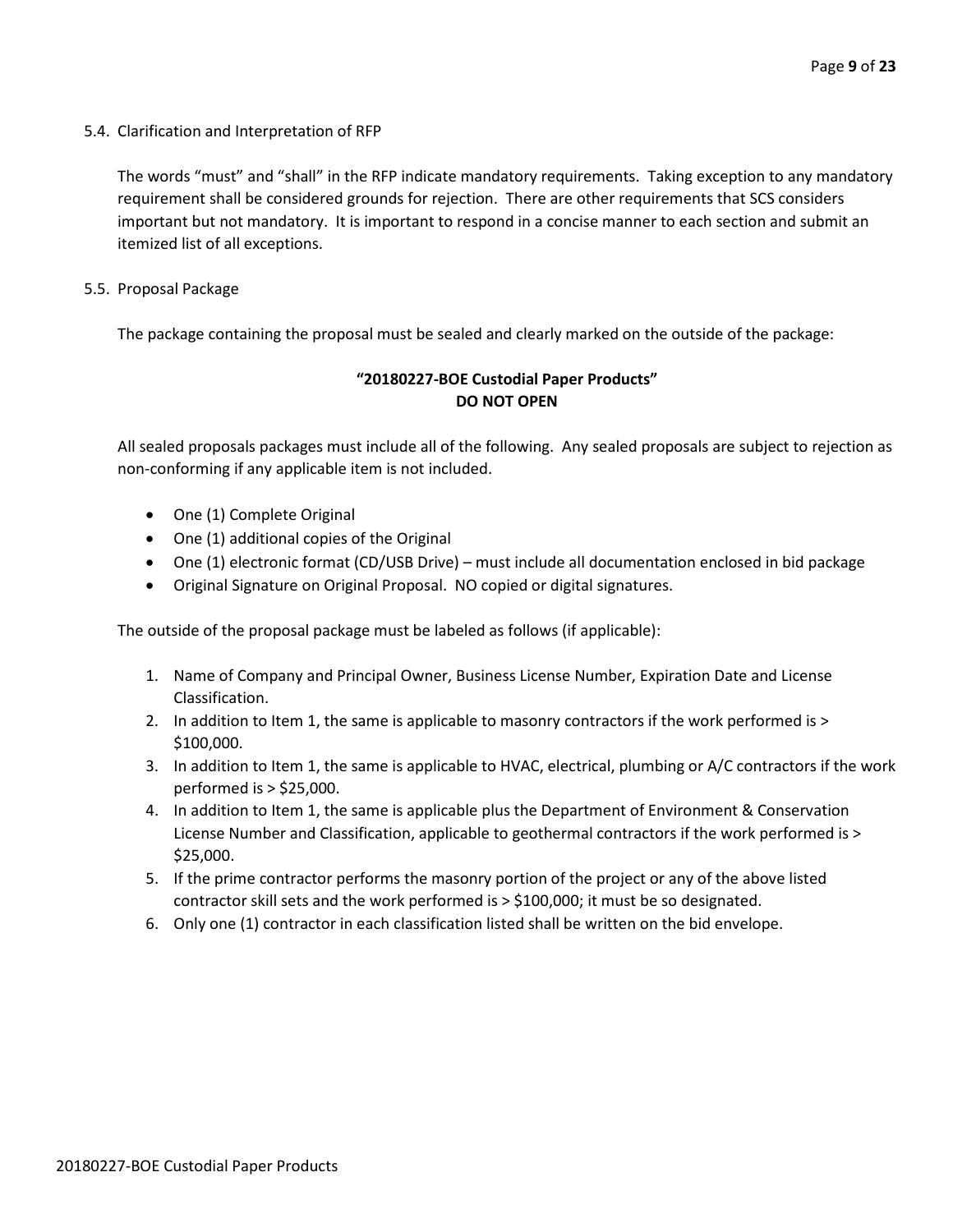#### 5.6. Delivery of Proposals

Sealed proposals will be accepted until **February 27, 2018 @ 10:00 a.m. Local Time**. Proposals received after that time will be deemed invalid. Vendors mailing proposal packages must allow sufficient time to ensure receipt of their package by the time specified. There will be no exceptions. Proposals will be opened and read aloud. The reading of the bids will begin at **10:00 a.m. Local Time**.

Due to the nature of deliveries to the SCS Support Services Facility by carriers such as UPS, FedEx and such like; the proposal package will be accepted if the date and time on the delivery confirmation are indicated to be on or before the Proposal Deadline.

| Delivery Address: | Sumner County Board of Education |
|-------------------|----------------------------------|
|                   | Attn: Purchasing Supervisor      |
|                   | 1500 Airport Road                |
|                   | Gallatin, TN 37066               |

#### 5.7. Evaluation of Proposals

The SCS Purchasing Supervisor will first examine the proposals to reject those that are clearly non-responsive to the stated requirements. Proposers who are determined to be non-responsive and/or non-responsible will be notified of this determination.

The evaluation process will include the following factors:

- Compensation/Price Data
	- o Address all costs associated with performance of the contracted services.
- Past Performance and References
	- o Provided a minimum of three (3) client references for similar projects in size and scope successfully completed by Proposer within the last three (3) years. Attachment 6.3.
	- o SCS may also consider other sources of pertinent past performance information, including the districts own experience with the Proposer.

#### 5.8. Request for Clarification of Proposals

Requests for clarification of proposals shall be distributed by the Purchasing Supervisor in writing (or email).

#### 5.9. Protests

In the event that any interested party finds any part of the listed specifications, terms or conditions to be discrepant, incomplete or otherwise questionable in any respect; it shall be the responsibility of the concerned party to notify the SCS Purchasing Office of such matters immediately upon receipt of the RFP. All notifications must be sent to the Purchasing Supervisor via email at [purchasing@sumnerschools.org.](mailto:purchasing@sumnerschools.org) Any actual or prospective Proposer who is aggrieved in connection with the RFP or award of a contract may protest to the Purchasing Supervisor and/or the Sumner County Board of Education at its regularly scheduled meeting.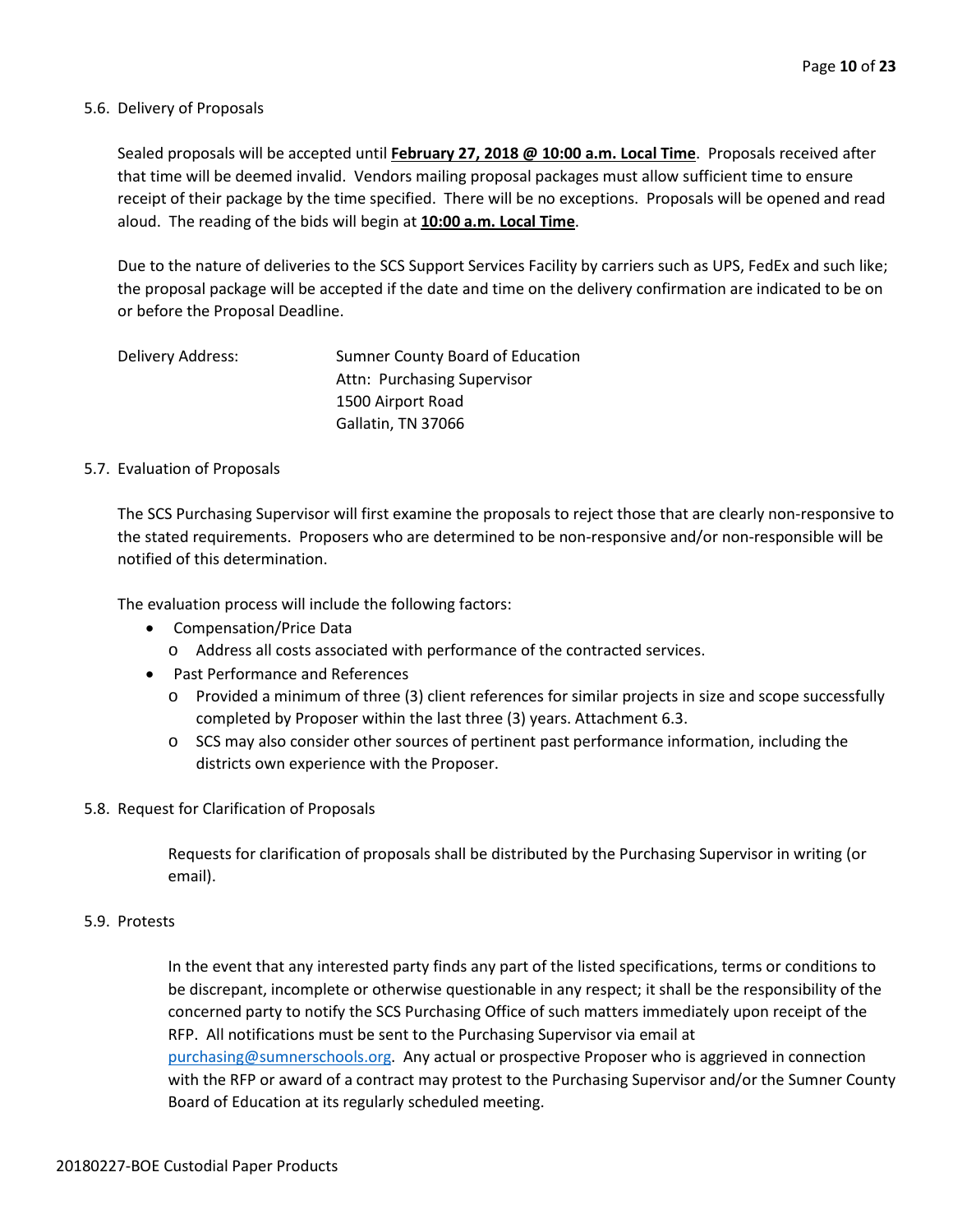### **ATTACHMENT 6.1 - Contact Information**

| <b>Company Legal Name:</b>                 | <u> 1989 - Johann John Stoff, deutscher Stoffen und der Stoffen und der Stoffen und der Stoffen und der Stoffen u</u> |
|--------------------------------------------|-----------------------------------------------------------------------------------------------------------------------|
| <b>Company Official Address:</b>           |                                                                                                                       |
|                                            |                                                                                                                       |
| Company Web Site (URL):                    |                                                                                                                       |
|                                            |                                                                                                                       |
| Contact Person for project administration: |                                                                                                                       |
|                                            |                                                                                                                       |
|                                            |                                                                                                                       |
|                                            |                                                                                                                       |
|                                            | (office)                                                                                                              |
|                                            | (mobile)                                                                                                              |
|                                            |                                                                                                                       |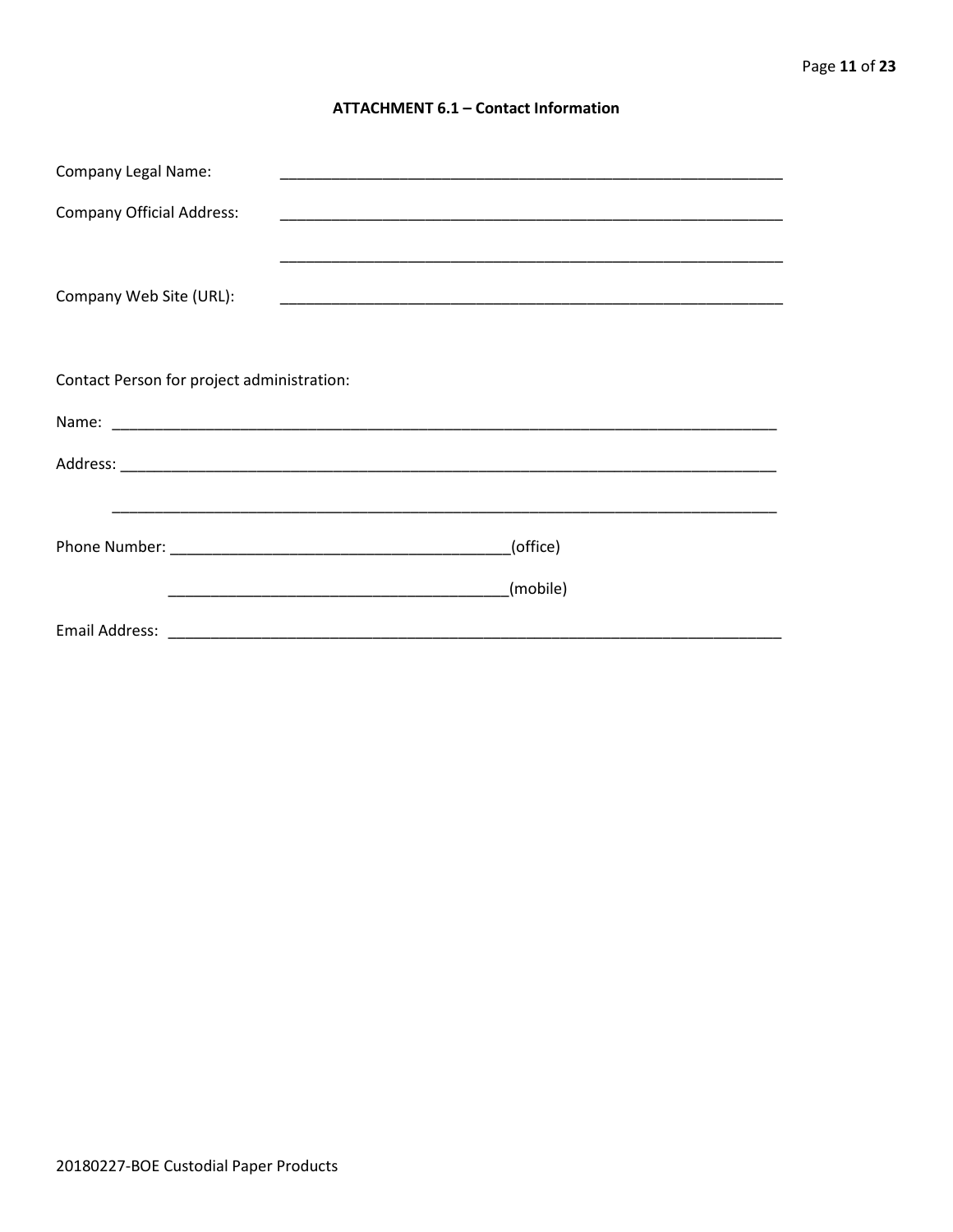# **ATTACHMENT 6.2 – Bid Form/Certification 20180227-BOE Custodial Paper Products**

Date \_\_\_\_\_\_\_\_\_\_\_\_\_\_\_\_\_\_\_\_\_\_\_\_\_\_\_\_\_\_\_\_

 $\blacksquare$ 

I, \_\_\_\_\_\_\_\_\_\_\_\_\_\_\_\_\_\_\_\_\_\_\_\_\_\_\_\_\_\_\_\_\_\_\_\_\_\_\_\_\_\_\_\_\_\_\_\_\_\_\_\_\_\_\_\_\_\_\_\_\_\_\_\_\_, a duly authorized representative of

\_\_\_\_\_\_\_\_\_\_\_\_\_\_\_\_\_\_\_\_\_\_\_\_\_\_\_\_\_\_\_\_\_\_\_\_\_\_\_\_\_\_\_\_\_\_\_\_\_\_\_\_\_\_\_\_\_\_\_\_\_\_\_\_\_\_ hereby submit our bid for **20180227-**

**BOE Custodial Paper Products** in accordance with the specifications and instructions set forth in these bid documents.

| 1. TOILET TISSUE             |                                 |                    |                       |                   |
|------------------------------|---------------------------------|--------------------|-----------------------|-------------------|
| <b>Size</b>                  | Manufacturer                    | <b>Item Number</b> | <b>Units Per Case</b> | <b>Bid Price</b>  |
| ft/roll                      |                                 |                    |                       | case              |
|                              | <b>TOILET TISSUE DISPENSERS</b> |                    |                       |                   |
|                              | <b>Manufacturer</b>             | <b>Item Number</b> | <b>Case Size</b>      |                   |
|                              |                                 |                    |                       |                   |
| 2. HARDWOUND ROLL TOWELS     |                                 |                    |                       |                   |
| <b>Size</b>                  | Manufacturer                    | <b>Item Number</b> | <b>Units Per Case</b> | <b>Bid Price</b>  |
| <b>SMALL</b>                 |                                 |                    |                       |                   |
| ft/roll                      |                                 |                    |                       | case              |
| <b>LARGE</b>                 |                                 |                    |                       |                   |
| ft/roll                      |                                 |                    |                       | case              |
| <b>ROLL TOWEL DISPENSERS</b> |                                 |                    |                       |                   |
| <b>Size</b>                  | Manufacturer                    | <b>Item Number</b> | <b>Case Size</b>      | <b>Towel Size</b> |
| <b>SMALL:</b>                |                                 |                    |                       | ft                |
| LARGE:                       |                                 |                    |                       | $\it ft$          |

| <b>NOTES:</b> |  |
|---------------|--|
|               |  |
|               |  |
|               |  |

| (street)                              | (city, state, zip) |  |
|---------------------------------------|--------------------|--|
| 20180227-BOE Custodial Paper Products |                    |  |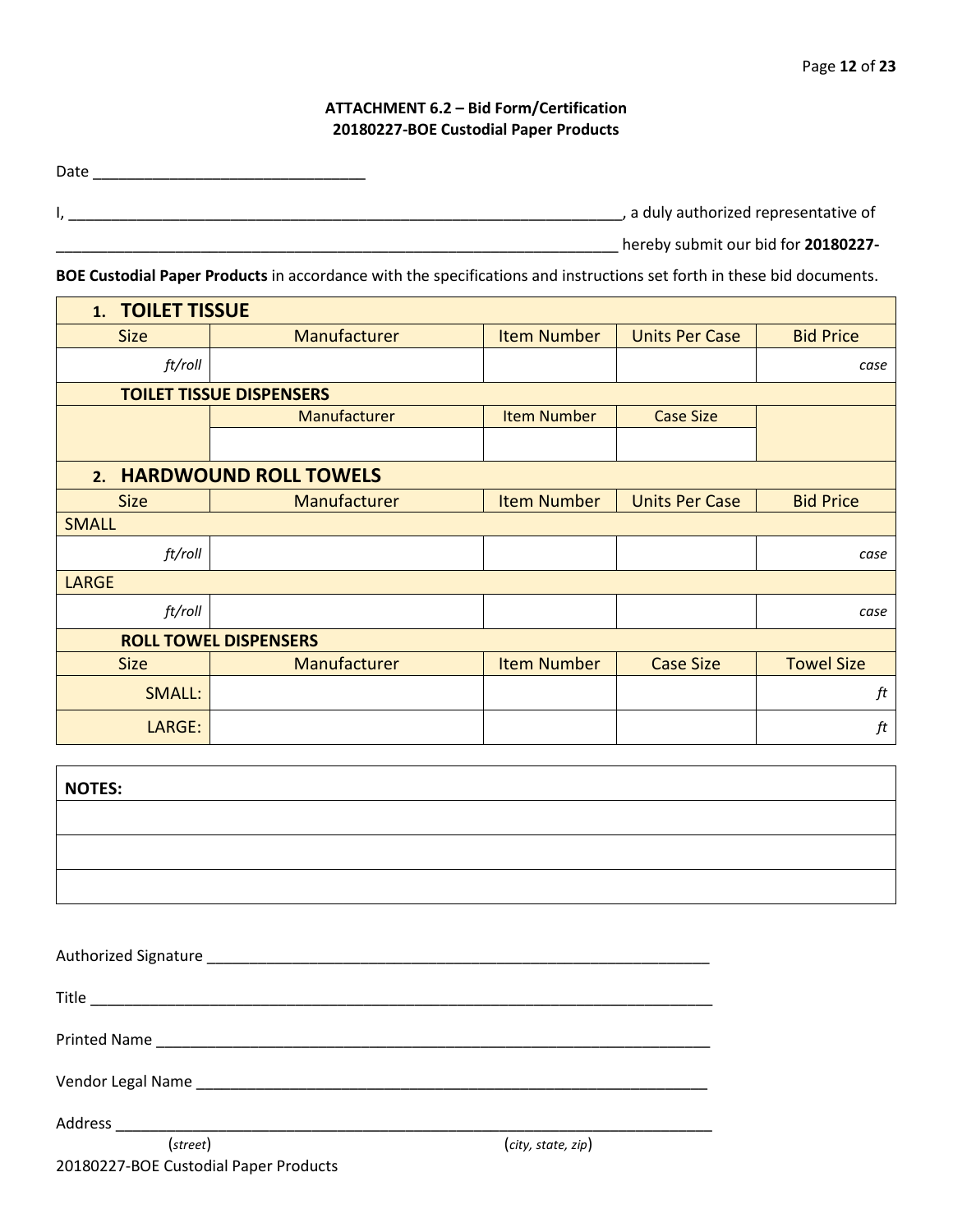| <b>ATTACHMENT 6.3 - References</b> |  |  |
|------------------------------------|--|--|
|------------------------------------|--|--|

\*Proposers may copy this page and submit additional references.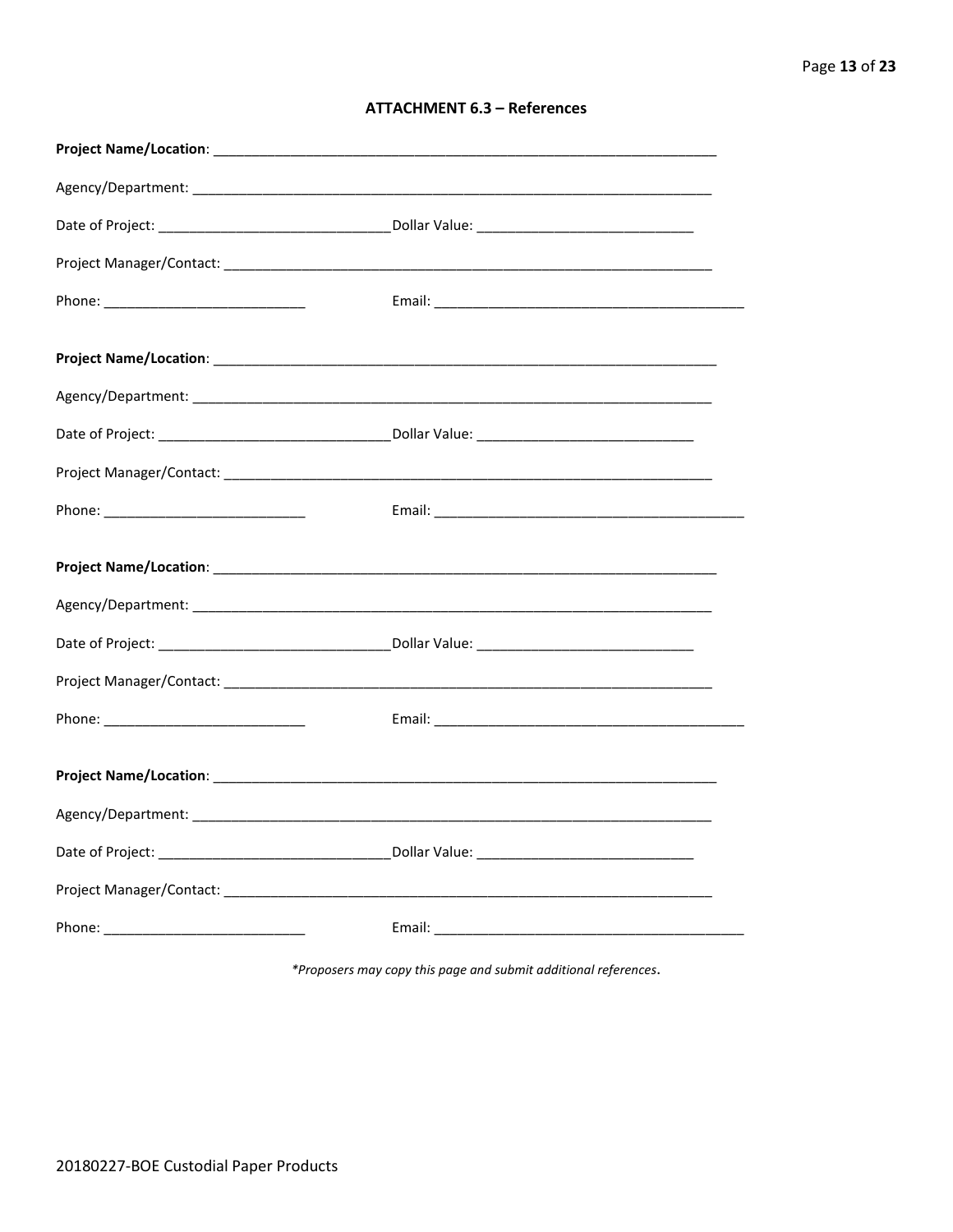### **ATTACHMENT 6.4 – Certification Regarding Debarment or Suspension**

The prospective participant certifies, to the best of its knowledge and belief, that it and its principals:

- Are not presently debarred, suspended, proposed for debarment, declared ineligible or voluntarily excluded from participation in transactions under federal non-procurement programs by any federal department or agency;
- Have not, within the three-year period preceding the proposal, had one or more public transactions (federal, state or local) terminated for cause or default; and
- Are not presently indicated or otherwise criminally or civilly charged by a government entity (federal, state or local) and have not, within the three-year period preceding the bid, been convicted or had a civil judgement rendered against it:
	- o For the commission of fraud or a criminal offense in connection with obtaining, attempting to obtain or performing a public transaction (federal, state or local) or a procurement contract under such a public transaction;
	- o For the violation of federal or state antitrust statutes, including those proscribing price fixing between competitors, the allocation of customers between competitors, or bid rigging; or
	- o For the commission of embezzlement, theft, forgery, bribery, falsification or destruction of records, making false statements, or receiving stolen property.

\_\_\_\_\_\_\_\_\_\_\_\_\_\_\_\_\_\_\_\_\_\_\_\_\_\_\_\_\_\_\_\_\_\_\_\_\_\_\_\_\_\_\_\_\_\_\_\_\_\_\_\_

I understand that a false statement on this certification may be grounds for the rejection of this proposal or the termination of the award.

Name of Participating Agency: \_\_\_\_\_\_\_\_\_\_\_\_\_\_\_\_\_\_\_\_\_\_\_\_\_\_\_\_\_\_\_\_\_\_\_\_\_\_\_\_\_\_\_\_\_\_\_\_\_\_\_\_\_\_\_\_\_\_\_\_

Name and Title of Authorized Representative: \_\_\_\_\_\_\_\_\_\_\_\_\_\_\_\_\_\_\_\_\_\_\_\_\_\_\_\_\_\_\_\_\_\_\_

Signature of Authorized Representative: \_\_\_\_\_\_\_\_\_\_\_\_\_\_\_\_\_\_\_\_\_\_\_\_\_\_\_\_\_\_\_\_\_\_\_\_\_\_\_\_\_\_\_\_\_\_\_\_\_\_\_\_

Date: \_\_\_\_\_\_\_\_\_\_\_\_\_\_\_\_\_\_\_\_\_\_\_\_\_\_\_\_

\_\_\_\_ I am unable to certify to the above statement. Attached is my explanation.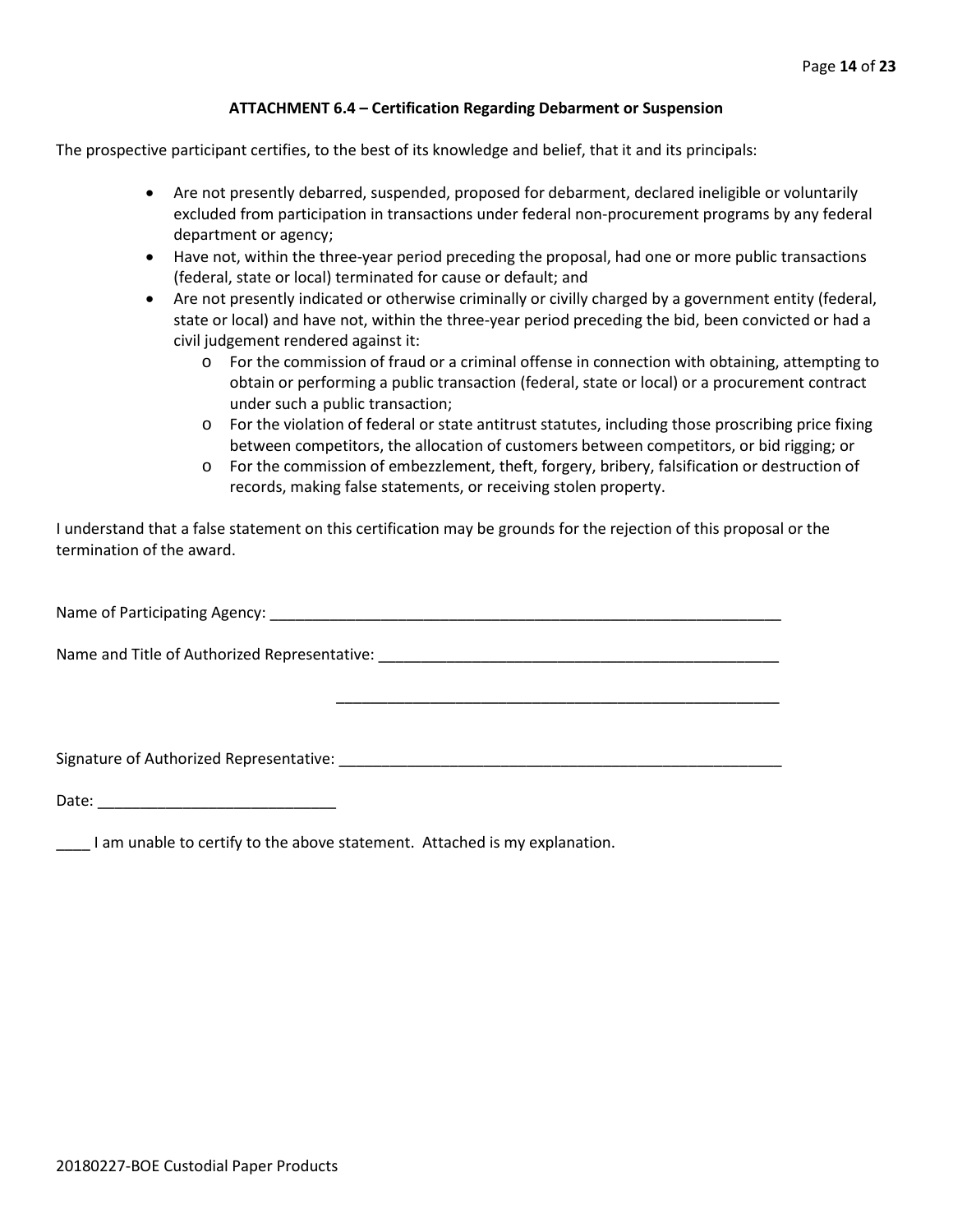#### **ATTACHMENT 6.5 – Condition of Submitting Proposal**

The undersigned Proposer has carefully examined all instructions, requirements, specifications, terms and conditions of the RFP and certifies:

- It is a reputable company regularly engaged in providing goods and/or services necessary to meet the requirements, specifications, terms and conditions of the RFP.
- All statements, information and representations prepared and submitted in response to the RFP are current, complete, true and accurate. Proposer acknowledges that the Sumner County Board of Education (SCS) will rely on such statements, information and representations in selecting the successful proposer(s).
- That the prices quoted shall be SCSs pricing for the products and/or service.
- It shall be bound by all statements, representations, warranties and guarantees made in its proposal.
- Proposer acknowledges that the contract may be canceled if any conflict of interest or appearance of a conflict of interest is discovered by SCS, in its sole discretion.
- All purchase orders must be duly authorized and executed by SCS and subject to the terms and conditions of the RFP.

By checking this box, Proposer agrees that SCS reserves the right to extend the terms, conditions, and prices of this contract to other Institutions (such as State, Local and/or Public Agencies) who express an interest in participating in any contract that results from this RFP. Each of the piggyback Institutions will issue their own purchasing documents for the goods/services. Proposer agrees that SCS shall bear no responsibility or liability for any agreements between Proposer and the other Institution(s) who desire to exercise this option.

| ADDRESS: | <u> 1999 - Johann John Stone, mars et al. 1999 - John Stone, mars et al. 1999 - John Stone, mars et al. 1999 - Joh</u> |  |
|----------|------------------------------------------------------------------------------------------------------------------------|--|
|          |                                                                                                                        |  |
| PHONE:   | (office)                                                                                                               |  |
|          | (mobile)                                                                                                               |  |
| EMAIL:   |                                                                                                                        |  |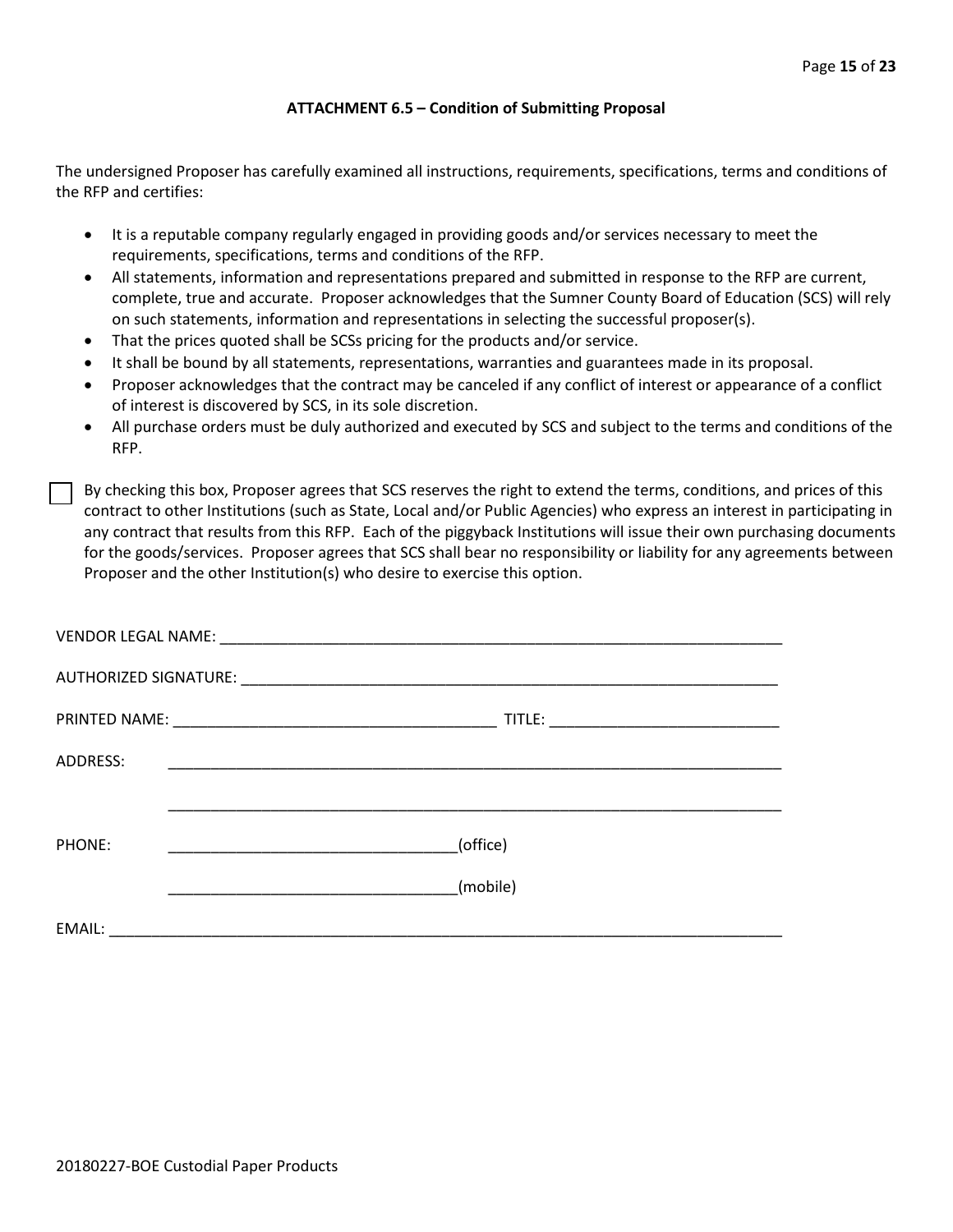#### **ATTACHMENT 6.6 – Statement of Non-Collusion**

The undersigned affirms that they are duly authorized to execute this contract, that this company, corporation, firm, partnership or individual has not prepared this proposal in collusion with any other respondent, and that the contents of this proposal as to prices, terms or conditions of said proposal have not been communicated by the undersigned nor by any employee or agent to any other person engaged in this type of business prior to the official opening of this proposal.

| Address: |          |  |
|----------|----------|--|
|          | (office) |  |
|          | (mobile) |  |
|          |          |  |
|          |          |  |
|          |          |  |
|          |          |  |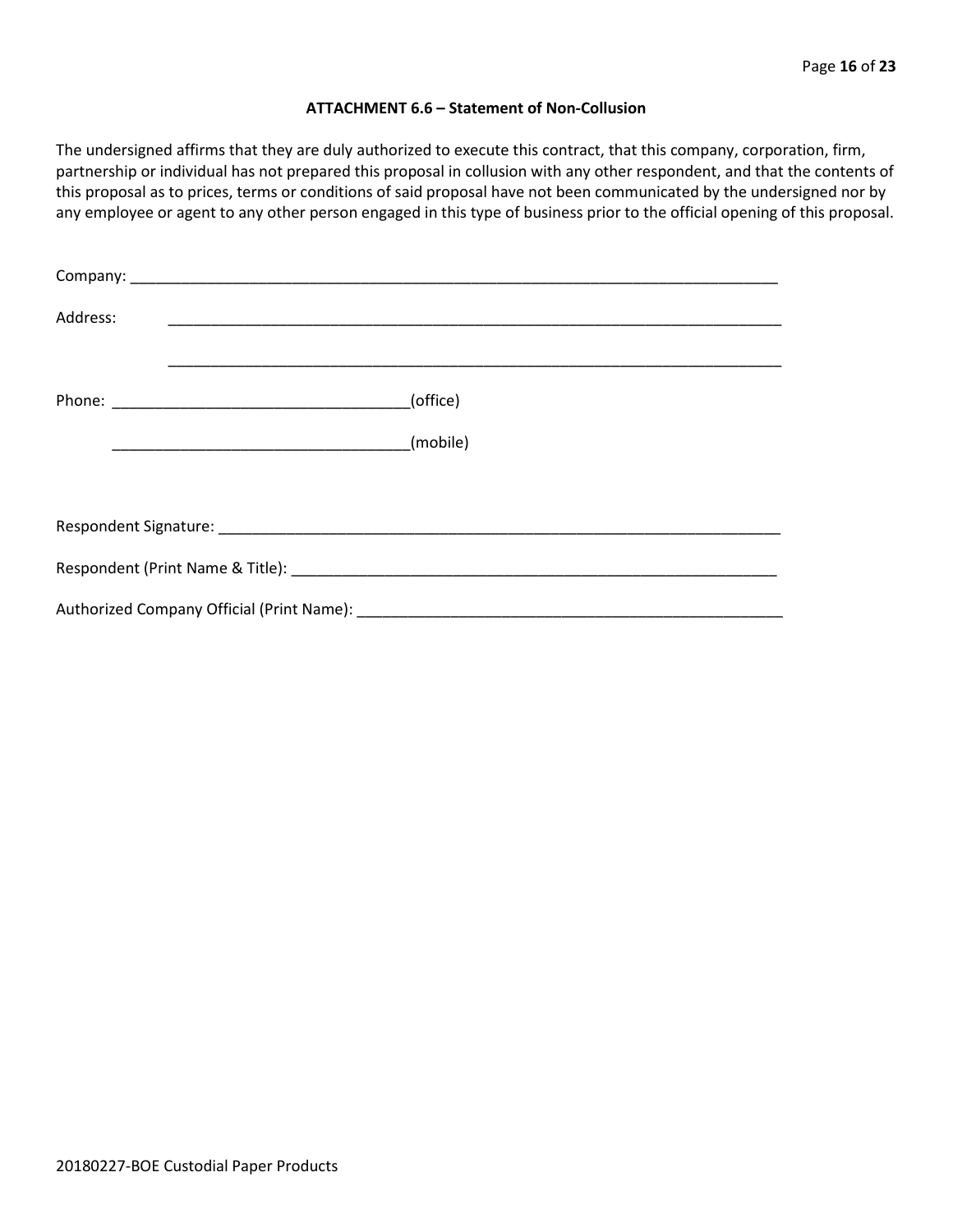#### **ATTACHMENT 6.7 – Attestation Re Personnel**

# **ATTESTATION RE PERSONNEL USED IN CONTRACT PERFORMANCE**

| <b>CONTRACTOR LEGAL ENTITY NAME:</b>                                   |  |
|------------------------------------------------------------------------|--|
| FEDERAL EMPLOYER IDENTIFICATION NUMBER:<br>(or Social Security Number) |  |

**The Contractor, identified above, does hereby attest, certify, warrant, and assure that the Contractor shall not knowingly utilize the services of an illegal immigrant in the performance of this Contract and shall not knowingly utilize the services of any subcontractor who will utilize the services of an illegal immigrant in the performance of this Contract.**

**SIGNATURE & DATE:**

NOTICE: This attestation MUST be signed by an individual empowered to contractually bind the Contractor.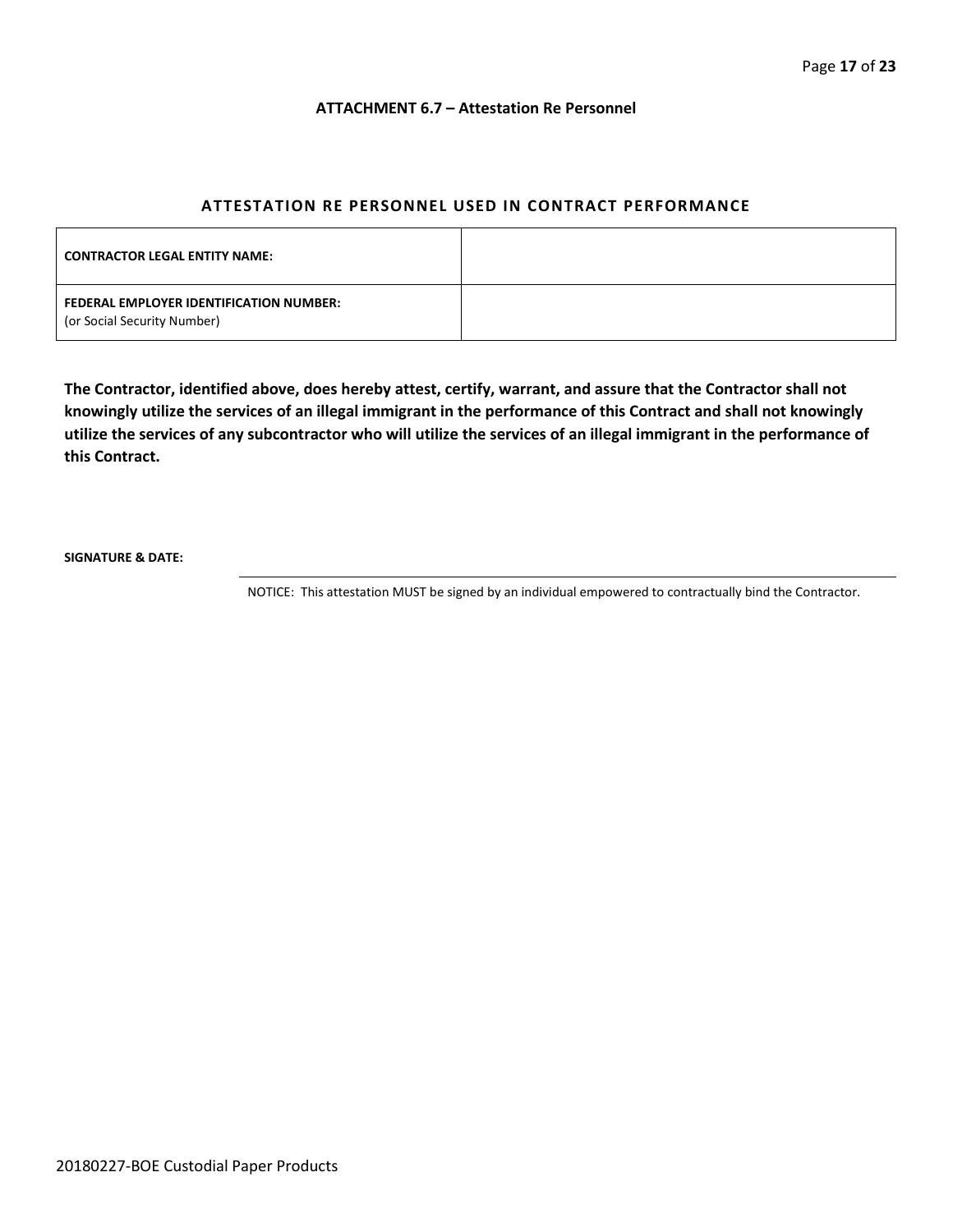#### **ATTACHMENT 6.8 – Drug Free Workplace Affidavit**

The Sumner County Board of Education is committed to maintaining a safe and productive work environment for its employees and to providing high quality service to its citizens. The goal of this policy is for Sumner County Board of Education employees and contractors to remain, or become and remain, drug-free. Abuse and dependency on alcohol and/or drugs can seriously affect the health of employees, contractors and citizens, jeopardize personal safety, impact the safety of others and impair job performance.

STATE OF

**COUNTY OF** \_\_\_\_\_\_\_\_\_\_\_\_\_\_\_\_\_\_\_\_\_\_\_\_\_\_\_\_\_\_\_\_\_

The undersigned, principal officer of

an employer of five (5) or more employees contracting with Sumner County Board of Education to provide goods or services, hereby states under oath as follows:

- 1. The undersigned is a principal officer of (hereinafter referred to as the "Company") and is duly authorized to execute this Affidavit on behalf of the Company.
- 2. The Company submits this Affidavit pursuant to T.C.A. § 50-9-113, which requires each employer with no less than five (5) employees receiving pay who contracts with the state and any local government to provide contracted services to submit an affidavit stating that such employer has a drug-free workplace program that complies with Title 50, Chapter 9 of the *Tennessee Code Annotated*.
- 3. The Company is in compliance with T.C.A. § 50-9-113 and all applicable Federal Laws, Rules and Regulations requiring a drug-free workplace program.

Further affiant saith not.

| Principal Officer: New York Principal Officer:                                                                                                                                                   |  |             |
|--------------------------------------------------------------------------------------------------------------------------------------------------------------------------------------------------|--|-------------|
| <b>STATE OF</b><br><u> 1989 - Johann John Stone, mars et al. 1989 - John Stone, mars et al. 1989 - John Stone, mars et al. 1989 - Joh</u>                                                        |  |             |
| <b>COUNTY OF</b><br><u> 1980 - Jan James, margaret amerikan bizi dago da basar da basar da basar da basar da basar da basar da basar</u>                                                         |  |             |
|                                                                                                                                                                                                  |  | . with whom |
| I am personally acquainted (or proved to me on the basis of satisfactory evidence) and who acknowledged that such<br>person executed the foregoing affidavit for the purposes therein contained. |  |             |
|                                                                                                                                                                                                  |  |             |
| Notary Public                                                                                                                                                                                    |  |             |
| My commission expires:                                                                                                                                                                           |  |             |

20180227-BOE Custodial Paper Products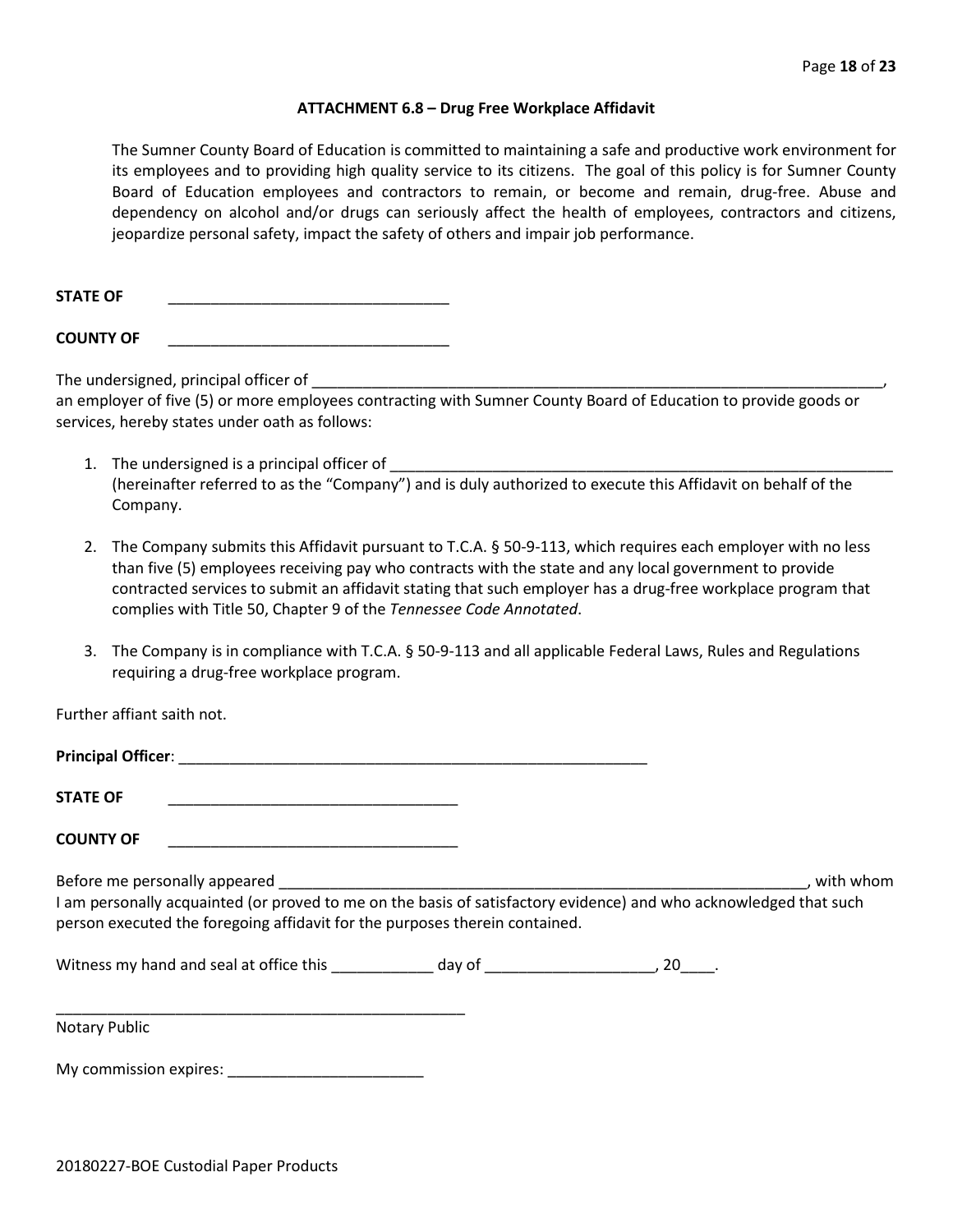#### **ATTACHMENT 6.9 – W9**

| N                                                                                                                                                                                                                                                                                                                                                                                                                                                                                                                                                                                                                                                                                                                                                                                                                                                                                                                                                                                                                                                                                                                                                                                                                                                                                                                                                              | <b>Request for Taxpayer</b><br>(Rev. December 2014)<br><b>Identification Number and Certification</b><br>Department of the Treasury<br>Internal Revenue Service<br>1 Name (as shown on your income tax return). Name is required on this line; do not leave this line blank.<br>2 Business name/disregarded entity name, if different from above                                                                                                                                                                                                                                                                                                                                                                                                |                                                                                                                                                                                                                                                                                                                                                                                                                                                                                                                                                                                                                                                                                                                                                                                                                                                                                      |  |                                                                                 |  |  |  |  | Give Form to the<br>requester. Do not<br>send to the IRS.                                                                                                                                                                    |  |  |  |  |
|----------------------------------------------------------------------------------------------------------------------------------------------------------------------------------------------------------------------------------------------------------------------------------------------------------------------------------------------------------------------------------------------------------------------------------------------------------------------------------------------------------------------------------------------------------------------------------------------------------------------------------------------------------------------------------------------------------------------------------------------------------------------------------------------------------------------------------------------------------------------------------------------------------------------------------------------------------------------------------------------------------------------------------------------------------------------------------------------------------------------------------------------------------------------------------------------------------------------------------------------------------------------------------------------------------------------------------------------------------------|-------------------------------------------------------------------------------------------------------------------------------------------------------------------------------------------------------------------------------------------------------------------------------------------------------------------------------------------------------------------------------------------------------------------------------------------------------------------------------------------------------------------------------------------------------------------------------------------------------------------------------------------------------------------------------------------------------------------------------------------------|--------------------------------------------------------------------------------------------------------------------------------------------------------------------------------------------------------------------------------------------------------------------------------------------------------------------------------------------------------------------------------------------------------------------------------------------------------------------------------------------------------------------------------------------------------------------------------------------------------------------------------------------------------------------------------------------------------------------------------------------------------------------------------------------------------------------------------------------------------------------------------------|--|---------------------------------------------------------------------------------|--|--|--|--|------------------------------------------------------------------------------------------------------------------------------------------------------------------------------------------------------------------------------|--|--|--|--|
| Specific Instructions on page<br>Print or type<br>See                                                                                                                                                                                                                                                                                                                                                                                                                                                                                                                                                                                                                                                                                                                                                                                                                                                                                                                                                                                                                                                                                                                                                                                                                                                                                                          | 3 Check appropriate box for federal tax classification; check only one of the following seven boxes:<br>C Corporation<br>S Corporation Partnership<br>Trust/estate<br>Individual/sole proprietor or<br>single-member LLC<br>Limited liability company. Enter the tax classification (C=C corporation, S=S corporation, P=partnership) ▶<br>Note. For a single-member LLC that is disregarded, do not check LLC; check the appropriate box in the line above for<br>the tax classification of the single-member owner.<br>code (if any)<br>Other (see instructions) ▶<br>5 Address (number, street, and apt. or suite no.)<br>Requester's name and address (optional)<br>6 City, state, and ZIP code<br>7 List account number(s) here (optional) |                                                                                                                                                                                                                                                                                                                                                                                                                                                                                                                                                                                                                                                                                                                                                                                                                                                                                      |  |                                                                                 |  |  |  |  | 4 Exemptions (codes apply only to<br>certain entities, not individuals; see<br>instructions on page 3):<br>Exempt payee code (if any)<br>Exemption from FATCA reporting<br>(Applies to accounts maintained outside the U.S.) |  |  |  |  |
|                                                                                                                                                                                                                                                                                                                                                                                                                                                                                                                                                                                                                                                                                                                                                                                                                                                                                                                                                                                                                                                                                                                                                                                                                                                                                                                                                                |                                                                                                                                                                                                                                                                                                                                                                                                                                                                                                                                                                                                                                                                                                                                                 |                                                                                                                                                                                                                                                                                                                                                                                                                                                                                                                                                                                                                                                                                                                                                                                                                                                                                      |  |                                                                                 |  |  |  |  |                                                                                                                                                                                                                              |  |  |  |  |
| Part I<br><b>Taxpayer Identification Number (TIN)</b><br>Enter your TIN in the appropriate box. The TIN provided must match the name given on line 1 to avoid<br>backup withholding. For individuals, this is generally your social security number (SSN). However, for a<br>resident alien, sole proprietor, or disregarded entity, see the Part I instructions on page 3. For other<br>entities, it is your employer identification number (EIN). If you do not have a number, see How to get a<br>TIN on page 3.<br>Note. If the account is in more than one name, see the instructions for line 1 and the chart on page 4 for<br>guidelines on whose number to enter.                                                                                                                                                                                                                                                                                                                                                                                                                                                                                                                                                                                                                                                                                      |                                                                                                                                                                                                                                                                                                                                                                                                                                                                                                                                                                                                                                                                                                                                                 |                                                                                                                                                                                                                                                                                                                                                                                                                                                                                                                                                                                                                                                                                                                                                                                                                                                                                      |  | Social security number<br>-<br>or<br><b>Employer identification number</b><br>- |  |  |  |  |                                                                                                                                                                                                                              |  |  |  |  |
|                                                                                                                                                                                                                                                                                                                                                                                                                                                                                                                                                                                                                                                                                                                                                                                                                                                                                                                                                                                                                                                                                                                                                                                                                                                                                                                                                                |                                                                                                                                                                                                                                                                                                                                                                                                                                                                                                                                                                                                                                                                                                                                                 |                                                                                                                                                                                                                                                                                                                                                                                                                                                                                                                                                                                                                                                                                                                                                                                                                                                                                      |  |                                                                                 |  |  |  |  |                                                                                                                                                                                                                              |  |  |  |  |
| Part II                                                                                                                                                                                                                                                                                                                                                                                                                                                                                                                                                                                                                                                                                                                                                                                                                                                                                                                                                                                                                                                                                                                                                                                                                                                                                                                                                        | <b>Certification</b><br>Under penalties of perjury, I certify that:                                                                                                                                                                                                                                                                                                                                                                                                                                                                                                                                                                                                                                                                             |                                                                                                                                                                                                                                                                                                                                                                                                                                                                                                                                                                                                                                                                                                                                                                                                                                                                                      |  |                                                                                 |  |  |  |  |                                                                                                                                                                                                                              |  |  |  |  |
| 1. The number shown on this form is my correct taxpayer identification number (or I am waiting for a number to be issued to me); and<br>2. I am not subject to backup withholding because: (a) I am exempt from backup withholding, or (b) I have not been notified by the Internal Revenue<br>Service (IRS) that I am subject to backup withholding as a result of a failure to report all interest or dividends, or (c) the IRS has notified me that I am<br>no longer subject to backup withholding; and<br>3. I am a U.S. citizen or other U.S. person (defined below); and<br>4. The FATCA code(s) entered on this form (if any) indicating that I am exempt from FATCA reporting is correct.<br>Certification instructions. You must cross out item 2 above if you have been notified by the IRS that you are currently subject to backup withholding<br>because you have failed to report all interest and dividends on your tax return. For real estate transactions, item 2 does not apply. For mortgage<br>interest paid, acquisition or abandonment of secured property, cancellation of debt, contributions to an individual retirement arrangement (IRA), and<br>generally, payments other than interest and dividends, you are not required to sign the certification, but you must provide your correct TIN. See the<br>instructions on page 3. |                                                                                                                                                                                                                                                                                                                                                                                                                                                                                                                                                                                                                                                                                                                                                 |                                                                                                                                                                                                                                                                                                                                                                                                                                                                                                                                                                                                                                                                                                                                                                                                                                                                                      |  |                                                                                 |  |  |  |  |                                                                                                                                                                                                                              |  |  |  |  |
| Sign                                                                                                                                                                                                                                                                                                                                                                                                                                                                                                                                                                                                                                                                                                                                                                                                                                                                                                                                                                                                                                                                                                                                                                                                                                                                                                                                                           | Signature of                                                                                                                                                                                                                                                                                                                                                                                                                                                                                                                                                                                                                                                                                                                                    |                                                                                                                                                                                                                                                                                                                                                                                                                                                                                                                                                                                                                                                                                                                                                                                                                                                                                      |  |                                                                                 |  |  |  |  |                                                                                                                                                                                                                              |  |  |  |  |
| Here                                                                                                                                                                                                                                                                                                                                                                                                                                                                                                                                                                                                                                                                                                                                                                                                                                                                                                                                                                                                                                                                                                                                                                                                                                                                                                                                                           | Date $\blacktriangleright$<br>U.S. person ▶<br>· Form 1098 (home mortgage interest), 1098-E (student loan interest), 1098-T<br><b>General Instructions</b>                                                                                                                                                                                                                                                                                                                                                                                                                                                                                                                                                                                      |                                                                                                                                                                                                                                                                                                                                                                                                                                                                                                                                                                                                                                                                                                                                                                                                                                                                                      |  |                                                                                 |  |  |  |  |                                                                                                                                                                                                                              |  |  |  |  |
| Section references are to the Internal Revenue Code unless otherwise noted.<br>Future developments. Information about developments affecting Form W-9 (such<br>as legislation enacted after we release it) is at www.irs.gov/fw9.<br><b>Purpose of Form</b>                                                                                                                                                                                                                                                                                                                                                                                                                                                                                                                                                                                                                                                                                                                                                                                                                                                                                                                                                                                                                                                                                                    |                                                                                                                                                                                                                                                                                                                                                                                                                                                                                                                                                                                                                                                                                                                                                 | (tuition)<br>· Form 1099-C (canceled debt)<br>. Form 1099-A (acquisition or abandonment of secured property)<br>Use Form W-9 only if you are a U.S. person (including a resident alien), to<br>provide your correct TIN.                                                                                                                                                                                                                                                                                                                                                                                                                                                                                                                                                                                                                                                             |  |                                                                                 |  |  |  |  |                                                                                                                                                                                                                              |  |  |  |  |
| An individual or entity (Form W-9 requester) who is required to file an information<br>return with the IRS must obtain your correct taxpayer identification number (TIN)<br>which may be your social security number (SSN), individual taxpayer identification<br>number (ITIN), adoption taxpayer identification number (ATIN), or employer<br>identification number (EIN), to report on an information return the amount paid to<br>you, or other amount reportable on an information return. Examples of information<br>returns include, but are not limited to, the following:<br>· Form 1099-INT (interest earned or paid)<br>. Form 1099-DIV (dividends, including those from stocks or mutual funds)<br>* Form 1099-MISC (various types of income, prizes, awards, or gross proceeds)<br>. Form 1099-B (stock or mutual fund sales and certain other transactions by<br>brokers)                                                                                                                                                                                                                                                                                                                                                                                                                                                                        |                                                                                                                                                                                                                                                                                                                                                                                                                                                                                                                                                                                                                                                                                                                                                 | If you do not return Form W-9 to the requester with a TIN, you might be subject<br>to backup withholding. See What is backup withholding? on page 2.<br>By signing the filled-out form, you:<br>1. Certify that the TIN you are giving is correct (or you are waiting for a number<br>to be issued).<br>2. Certify that you are not subject to backup withholding, or<br>3. Claim exemption from backup withholding if you are a U.S. exempt payee. If<br>applicable, you are also certifying that as a U.S. person, your allocable share of<br>any partnership income from a U.S. trade or business is not subject to the<br>withholding tax on foreign partners' share of effectively connected income, and<br>4. Certify that FATCA code(s) entered on this form (if any) indicating that you are<br>exempt from the FATCA reporting, is correct. See What is FATCA reporting? on |  |                                                                                 |  |  |  |  |                                                                                                                                                                                                                              |  |  |  |  |
| page 2 for further information.<br>· Form 1099-S (proceeds from real estate transactions)<br>. Form 1099-K (merchant card and third party network transactions)                                                                                                                                                                                                                                                                                                                                                                                                                                                                                                                                                                                                                                                                                                                                                                                                                                                                                                                                                                                                                                                                                                                                                                                                |                                                                                                                                                                                                                                                                                                                                                                                                                                                                                                                                                                                                                                                                                                                                                 |                                                                                                                                                                                                                                                                                                                                                                                                                                                                                                                                                                                                                                                                                                                                                                                                                                                                                      |  |                                                                                 |  |  |  |  |                                                                                                                                                                                                                              |  |  |  |  |

Cat. No. 10231X

Form W-9 (Rev. 12-2014)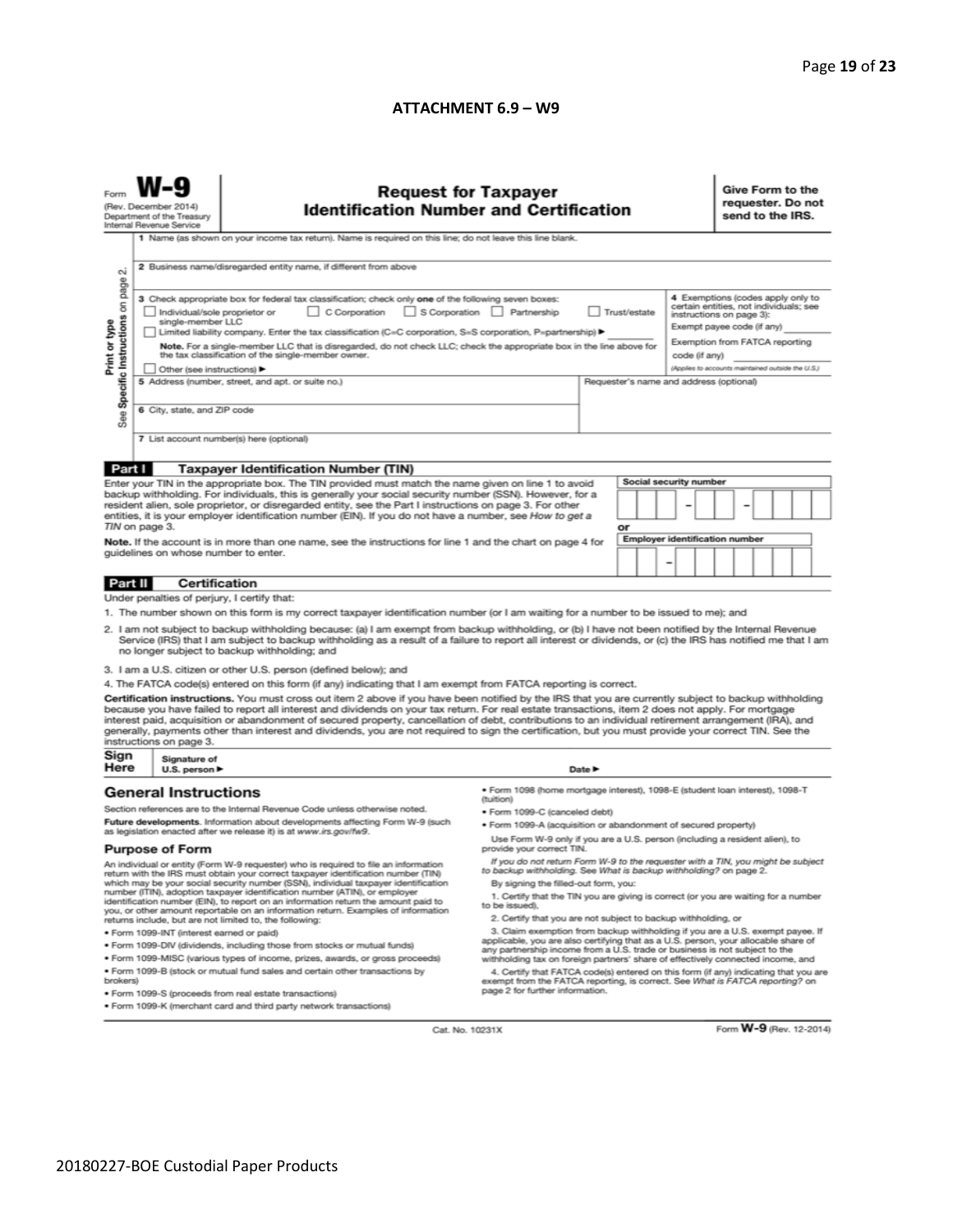# **ATTACHMENT 6.10 – Standard Terms & Conditions SUMNER COUNTY BOARD OF EDUCATION (SCS)**

#### **1. PREPARATION AND SUBMISSION OF BID.**

- **a.** Failure to examine any drawings**,** specifications, or instructions will be at the bidder's risk. Any deviation from the stated terms, conditions and specifications must be coordinated with and approved in writing by the SCS Purchasing Supervisor.
- **b.** BID SUBMITTAL / SIGNATURE: Bid shall give the full name and business address of the bidder. If the bidder is a corporation, the name shall be stated as it is in the corporate charter. Bids must be signed in ink by the bidder's authorized agent. Unsigned bids will be rejected. Bids are to be sealed and the outside of the envelope is to reference the bid number. The person signing the bid must show his title, and if requested by the institution, must furnish satisfactory proof of his or her authority to bind his or her company in contract. Bidder understands that by submitting a bid with an authorized signature, it shall constitute an offer to SCS. Bids must be typewritten or in ink; otherwise they may not be considered. Purchase orders will be issued to the firm name appearing on the W9. Facsimile responses will not be considered.
- **c.** SCS is not responsible for any costs incurred by any vendor pursuant to the RFP. The vendor shall be responsible for all costs incurred in connection with the preparation and submission of its proposal.
- **d.** All bidders must be in compliance with T.C.A. § 62-6-119 at the time of the bid and provide evidence of compliance with the applicable provisions of the chapter before such bid may be considered.
- **e.** Bids are to be received in the location designated on the bid no later than the specified date and time. Late bids will NOT be opened or considered.
- **f.** No erasures permitted. Errors may be crossed out and corrections printed in ink or typewritten adjacent to error and must be initialed in ink by person signing bid.
- **g.** Specifications: Reference to available specifications shall be sufficient to make the terms of the specifications binding on the bidder. The use of the name of a manufacturer, or any special brand or make in describing an item does not restrict the bidder to that manufacturer or specific article, unless specifically stated. Comparable products of other manufacturers will be considered if proof of compatibility is contained in the bid. Bidders are required to notify SCSs Purchasing Supervisor whenever specifications/procedures are not perceived to be fair and open. The articles on which the bids are submitted must be equal or superior to that specified. Informative and Descriptive Literature: The bidder must show brand or trade names of the articles bid, when applicable. It shall be the responsibility of the vendor, including vendors whose product is referenced, to furnish with the bid such specifications, catalog pages, brochures or other data as will provide an adequate basis for determining the quality and functional capabilities of the product offered. Failure to provide this data may be considered valid justification for rejection of bid.
- **h.** Samples: Samples of items when called for, must be furnished free of expense, and if not destroyed will, upon vendor's request within ten (10) days of bid opening, be returned at the bidder's expense. Each sample must be labeled with the bidder's name, manufacturer's brand name and number, bid number and item reference.
- **i.** Time of Performance: The number of calendar days in which delivery is to be made after receipt of order shall be stated in the bid and may be a factor in making an award, price notwithstanding. If no delivery time is stated in the bid, bidder agrees that delivery is to be made within two weeks (10 business days) of order.
- **j.** Transportation and delivery charges should be included in the price and be fully prepaid by the vendor to the destination specified in the bid. Bid prices shall include delivery of all items F.O.B. destination.
- **k.** New materials and supplies must be delivered unless otherwise specifically stated in the bid.
- **l.** Alternate/multiple bids will not be considered unless specifically called for in the bid.
- **m.** Only bids submitted on bid forms furnished by the Institution will be considered.
- n. By signing this bid where indicated, the bidder agrees to strictly abide by all local, state and federal statutes and regulations. The bidder further certifies that this bid is made without collusion or fraud.
- **o.** Failure to Bid/Error in Bid. In case of error in the extension of prices in the bid, the unit price will govern. Late bids will NOT be opened or considered. Bidders are cautioned to verify their bids before submission, as amendments received after the bid deadline will not be considered. No bid shall be altered, amended or withdrawn after opening. After bid opening, a bidder may withdraw a bid only when there is obvious clerical error such as a misplaced decimal point, or when enforcement of the bid would impose unconscionable hardship due to an error in the bid resulting in a quotation substantially below the other bids received. Bid withdrawals will be considered only upon written request of the bidder.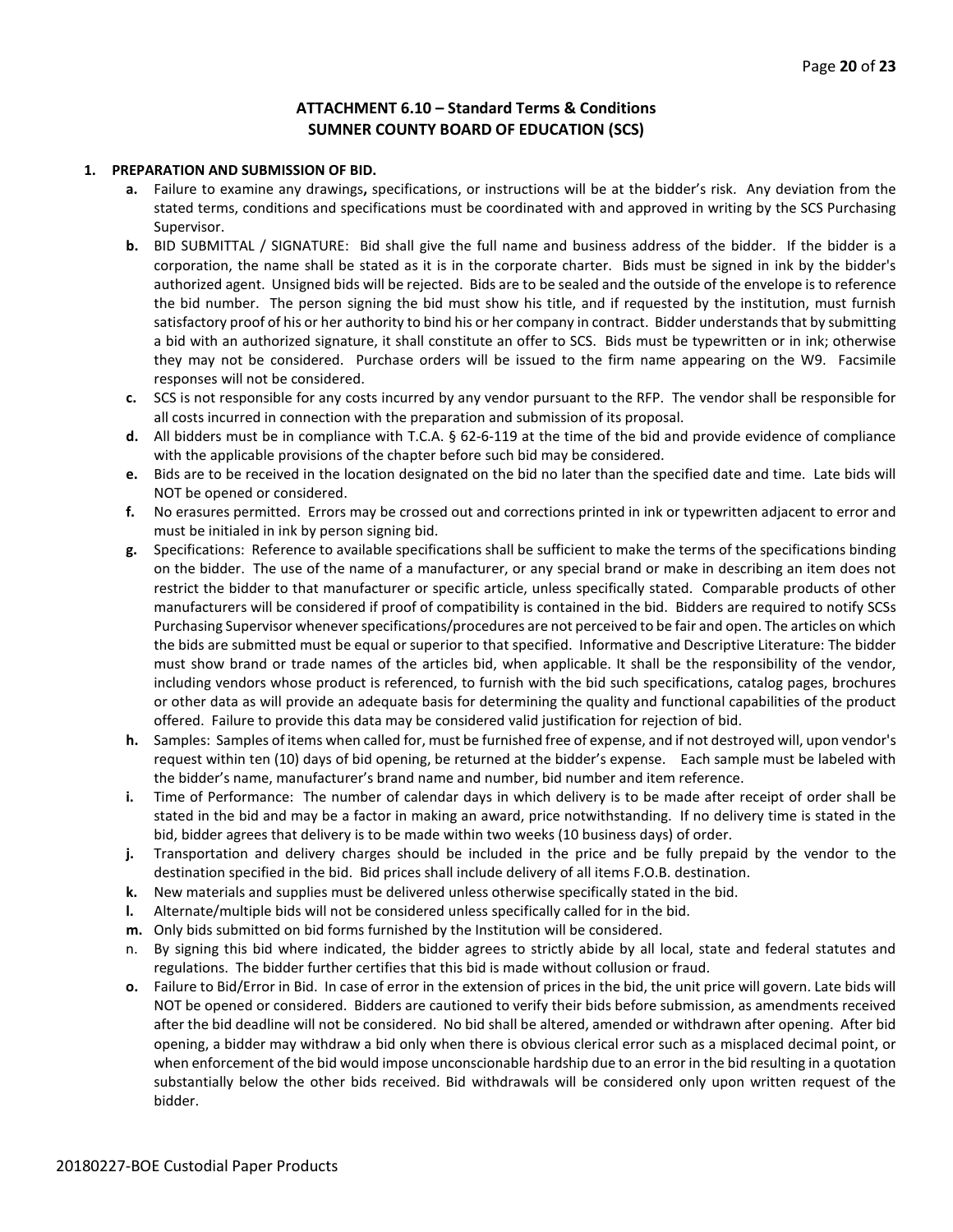- **2. OPEN RECORDS.** In order to comply with the provisions of the Tennessee Open Records Act, all bids will be publicly opened and are subject to public inspection after the award upon written request. Bidders may be present at bid opening. Summary information will be posted the SCS website, www.sumnerschools.org under the Invitation to Bid link.
- **3. ACCEPTANCE AND AWARD.** SCS reserves the right to reject any and all bids and to waive any informality in bids and, unless otherwise specified by the bidder to accept any item in the bid. Action to reject all bids shall be taken for unreasonably high prices, errors in the bid documents, cessation of need, unavailability of funds, or any other reason approved by SCS.
	- a. Contracts and purchases will be made with the lowest, responsive, responsible, qualified bidder. The quality of the articles to be supplied, their conformity with the specifications, their suitability to the requirements of the Institution, cash discount offered and the delivery terms will be taken into consideration.
	- b. Any deviation from these stated terms, specifications and conditions must be coordinated with and approved in writing by the Purchasing Supervisor.
	- c. Prices quoted on the response (if any) are to be considered firm and binding until the said equipment, supplies or services are in the possession of SCS.
	- d. SCS reserves the right to order more or less than the quantity listed in the bid.
	- e. If a bidder fails to state a time within which a bid must be accepted, it is understood and agreed that SCS shall have ninety (90) days to accept.
	- f. No purchase or contract is authorized or valid until the issuance of a SCS purchase order in accordance with SCS policy. No SCS employee is authorized to purchase equipment, supplies or services prior to the issuance of such a purchase order.
	- g. The contract may not be assigned without written SCS consent.
	- h. If the appropriate space is marked on the bid, other Institutions (such as State, Local and/or Public Agencies) may purchase off the contract during the same period as SCS.
	- i. The awarded bidder will be required to post a performance and payment bond in the amount of 25% of the contract price if it exceeds \$100,000 as stated by T.C.A. §12-4-201.
	- j. If the project cost is in excess of \$25,000 a performance bond must be secured by the requesting part in an amount equal to the market improvement value.
- **4. PAYMENT**. Payment terms must be specified in the bid response, including any discounts for early payment. Partial payments will not be approved unless justification for such payment can be shown. Terms will be NET 30 days. Payment will not be made until the conditions and specifications of the RFP are inspected and approved as conforming by persons appointed by SCS.
- **5. DEFAULT OF SELECTED VENDOR.** In case of vendor default, SCS may procure the articles or services from other sources and hold the defaulting vendor responsible for any resulting cost. If the awarded vendor violates any terms of their response, the contract, SCS policy or any law, they may be disqualified from bidding for a period of two years for minor violations or longer for major violations. Bids from disqualified bidders will not be accepted during the period of disqualification.
- **6. INSPECTION OF PURCHASES.** Articles received which are not equivalent will not be accepted and will be picked up by the vendor or returned to vendor, shipping charges collect. SCS shall have a reasonable period in which to inspect and accept or reject materials without liability. If necessity requires SCS to use nonconforming materials, an appropriate reduction in payment may be made.
- **7. TAXES.** SCS is tax exempt; do not include taxes in quotation. Vendors making improvements or additions to, or performing repair work on real property for SCS are liable for any applicable sales or use tax on tangible personal property used in connection with the contract or furnished to vendors by the state for use under the contract.
- **8. NONDISCRIMINATION.** SCS is an equal opportunity employer. SCS and bidder agree to comply with Titles VI and VII of the Civil Rights Act of 1964, Title IX of the Education Amendments of 1972, Section 504 of the Rehabilitation Act of 1973, Executive Order 11,246, the Americans with Disabilities Act of 1990 and the related regulations to each. Each party assures that it will not discriminate against any individual including, but not limited to employees or applicants for employment and/or students, because of race, religion, creed, color, sex, age, disability, veteran status or national origin. In the event that any claims should arise with regards to violations of any such local, state or federal law, statues, rule or regulations, the vendor will indemnify and hold SCS harmless for any damages, including court costs or attorney fees, which might be incurred.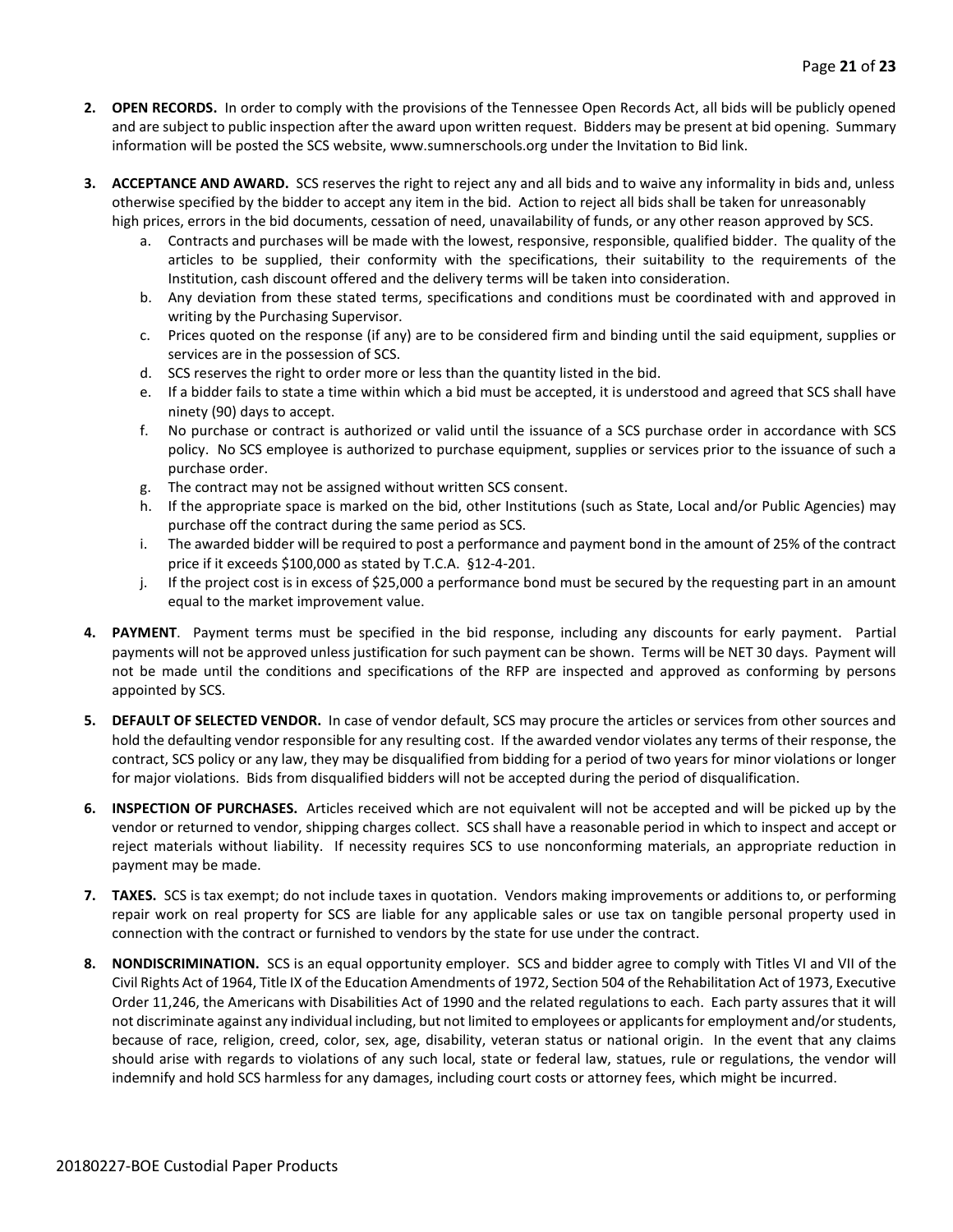- **9. PROHIBITIONS/NO VENDOR CONTRACT FORM/TENNESSEE LAW.** Acceptance of gifts from vendors is prohibited. T.C.A. §12- 4-106. The contract documents for purchase under this bid request shall consist of the successful bidder's bid and SCSs purchase order. **The bidder may request exceptions to terms and conditions and/or request SCS to accept other terms and conditions by means of subsequent documents such as invoices, warranty agreements, license agreements, etc. All subsequent document shall be open to revision for impermissible language. SCS reserves the right to render the bid unresponsive and subject the bid to rejection if successful terms cannot be negotiated. The contract shall be governed by Tennessee law.**
- **10. PROHIBITION ON HIRING ILLEGAL IMMIGRANTS.** Tennessee Public Chapter No. 878 of 2006, T.C.A. §12-3-309, requires that Contactor attest in writing that Contractor will not knowingly utilize the services of illegal immigrants in the performance of this Contract and will not knowingly utilize the services of any subcontractor, if permitted under this Contract, who will utilize the services of illegal immigrants in the performance of this Contract. The attestation shall be made on the form, Attestation re Personnel Used in Contract Performance ("the Attestation"), which is attached and hereby incorporated by this reference.
- **11. SALES AND USE TAX.** Before the Purchase Order/Contract resulting from this RFP/RFQ is signed, the apparent successful bidder must be registered with the Department of Revenue for the collection of Tennessee sales and use tax as required by T.C.A. §12-3-306.
- **12. ASSIGNMENT.** Neither the vendor nor SCS may assign this agreement without prior written consent of the other party.
- **13. LIABILITIES.** The vendor shall indemnify SCS against liability for any suits, actions or claims of any character arising from or relating to the performance under this agreement by the vendor or its subcontractors. SCS has no obligation for the payment of any judgement or the settlement of any claim made against the vendor or its subcontractors as a result of obligations under this contract.
- **14. APPLICABLE LAW.** Any contract shall be interpreted under the laws and statutes of the State of Tennessee. SCS does not enter into contracts which provide for mediation or arbitration. Any action arising from any contract made from this RFP shall be brought in the state courts in Sumner County, TN or in the United States Federal District Court for the Middle District of Tennessee.

Additionally, it is a violation of state statutes to purchase materials, supplies, services or any other item from a vendor that is a commissioner, official, employee or board member that has any financial or beneficial interest in such transaction, T.C.A. §12-4-101.

- **15. FUNDS**. The Proposer understands and accepts the non-appropriation of funds provision of SCS.
- **16. DATA PRIVACY AND SECURITY**. Personal Information (PI) includes but is not limited to that information protected by HIPAA, the HITECH Act, FERPA, or Gramm-Leach-Bliley) or such information which would allow a third party to gain access to the personal, medical or financial records of any of any party. Vendor represents and warrants that its collection, access, use, storage, disposal and disclosure of PI complies with all applicable federal and state privacy and data protection laws. Vendor represents and warrants that Vendor will maintain compliance with the SSAE 16 standard, and shall undertake any audits and risk assessments Vendor deems necessary to maintain compliance with SSAE16. If PI provided by SCS to Vendor is subject to FERPA. Vendor agrees that in its handling of FERPA data it will perform as a school official as that term is defined by FERPA regulations. Vendor acknowledges that its improper disclosure or re-disclosure of PI covered by FERPA may, under certain circumstances, result in Vendor's exclusion from eligibility to contract with SCS for at least five (5) years. Vendor shall provide SCS with the name and contact information for an employee of Vendor who shall serve as SCS's primary security contact and shall be available to assist Customer twenty-four (24) hours per day, seven (7) days per week as a contact in resolving obligations associated with any security incident in which it is reasonably suspected that there has been a breach of information security. Vendor shall immediately mitigate or resolve any Security Incident, at Vendor's expense and in accordance with applicable privacy rights, laws, regulations and standards. Vendor shall reimburse SCS for actual costs incurred by SCS in responding to, and mitigating damages caused by, any Security Incident, including all costs of notice and/or remediation incurred under applicable law as a result of the Security Incident.
- **17. IRAN DIVESTMENT ACT.** By submission of this bid, each bidder and each person signing on behalf of any bidder certified, and in the case of a joint bid each party thereto certifies as to its own organization, under penalty of perjury, that to the best of its knowledge and belief that each bidder is not on the list created pursuant to T.C.A. §12-12-106.